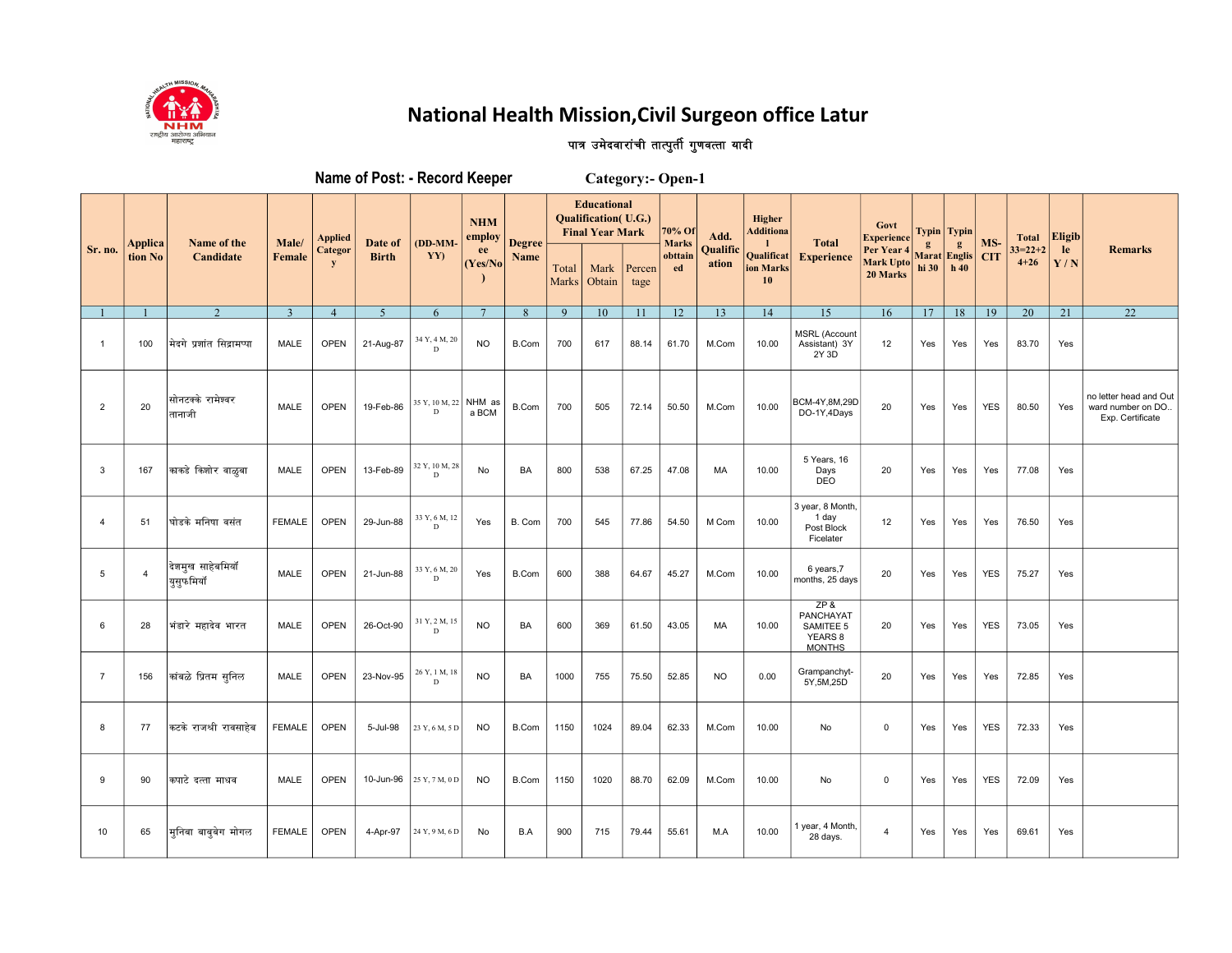|         |                           |                           |                 | <b>Applied</b>       |                         |                               | <b>NHM</b><br>employ |                       |                | <b>Educational</b><br><b>Qualification</b> (U.G.)<br><b>Final Year Mark</b> |                | 70% Of                        | Add.              | <b>Higher</b><br><b>Additiona</b>   |                                                               | Govt<br><b>Experience</b>           |                                       | Typin   Typin |            | <b>Total</b>              | <b>Eligib</b> |                |
|---------|---------------------------|---------------------------|-----------------|----------------------|-------------------------|-------------------------------|----------------------|-----------------------|----------------|-----------------------------------------------------------------------------|----------------|-------------------------------|-------------------|-------------------------------------|---------------------------------------------------------------|-------------------------------------|---------------------------------------|---------------|------------|---------------------------|---------------|----------------|
| Sr. no. | <b>Applica</b><br>tion No | Name of the<br>Candidate  | Male/<br>Female | Categor<br>${\bf y}$ | Date of<br><b>Birth</b> | (DD-MM-<br>YY)                | ee<br>(Yes/No)       | <b>Degree</b><br>Name | Total<br>Marks | Mark<br>Obtain                                                              | Percen<br>tage | <b>Marks</b><br>obttain<br>ed | Qualific<br>ation | -1<br>Qualificat<br>ion Marks<br>10 | <b>Total</b><br><b>Experience</b>                             | Per Year 4<br>Mark Upto<br>20 Marks | g<br>Marat Englis CIT<br>hi 30   h 40 | g             | MS-        | $33 = 22 + 2$<br>$4 + 26$ | le<br>Y/N     | <b>Remarks</b> |
|         | $\overline{1}$            | 2                         | $\overline{3}$  | $\overline{4}$       | 5 <sup>5</sup>          | 6                             | $7\overline{ }$      | 8                     | 9              | 10                                                                          | 11             | 12                            | 13                | 14                                  | 15                                                            | 16                                  | 17                                    | 18            | 19         | 20                        | 21            | 22             |
| 11      | 162                       | सूर्यवंशी सूचिता राजेंद्र | <b>FEMALE</b>   | <b>OPEN</b>          | 14-Apr-94               | 27 Y, 8 M, 27<br>D            | <b>NO</b>            | <b>B.COM</b>          | 700            | 595                                                                         | 85.00          | 59.50                         | M.COM             | 10.00                               | <b>NO</b>                                                     | $\mathbf{0}$                        | Yes                                   | Yes           | Yes        | 69.50                     | Yes           |                |
| 12      | 185                       | संगमकर रवि रमेश           | <b>MALE</b>     | <b>OPEN</b>          | 29-Sep-85               | $36$ Y, $3$ M, $12$ D         | <b>NO</b>            | B.Com                 | 700            | 513                                                                         | 73.29          | 51.30                         | <b>MSW</b>        | 10.00                               | GOVT.VIHAN<br>PROJECT<br>Coridnator 2 Y<br>4M 22D             | 8                                   | Yes                                   | Yes           | Yes        | 69.30                     | Yes           |                |
| 13      | 134                       | स्वामी मिराबाई संगाप्पा   | <b>FEMALE</b>   | <b>OPEN</b>          | 20-May-90               | 31 Y, 7 M, 21<br>$\mathbf D$  | <b>NO</b>            | B.Com                 | 1150           | 974                                                                         | 84.70          | 59.29                         | M.Com             | 10.00                               | <b>NO</b>                                                     | $\mathbf 0$                         | Yes                                   | Yes           | <b>YES</b> | 69.29                     | Yes           |                |
| 14      | 67                        | दिवरे ममता सुभाषराव       | <b>FEMALE</b>   | <b>OPEN</b>          | 20-Dec-97               | 24 Y, 0 M, 21<br>D            | No                   | <b>B.Com</b>          | 700            | 590                                                                         | 84.29          | 59.00                         | M.Com             | 10.00                               | No                                                            | $\mathbf 0$                         | Yes                                   | Yes           | Yes        | 69.00                     | Yes           |                |
| 15      | 166                       | कोनतोडे पाराजी गोवर्धन    | <b>MALE</b>     | <b>OPEN</b>          | 17-Jul-94               | 27 Y, 5 M, 24<br>D            | <b>NO</b>            | <b>B.COM</b>          | 600            | 470                                                                         | 78.33          | 54.83                         | M.com             | 10.00                               | 1 Year, 1Month,<br>15 days<br><b>DEO</b>                      | $\overline{4}$                      | Yes                                   | Yes           | <b>YES</b> | 68.83                     | Yes           |                |
| 16      | 11                        | जाधव सुजित रमेश           | MALE            | <b>OPEN</b>          | 28-Jan-97               | 24 Y, 11 M, 13<br>D           | <b>NO</b>            | <b>Bsc</b>            | 1400           | 1090                                                                        | 77.86          | 54.50                         | <b>MCA</b>        | 10.00                               | (Covid-19) 1<br>Year 8 Months                                 | $\overline{4}$                      | Yes                                   | Yes           | <b>YES</b> | 68.50                     | Yes           |                |
| 17      | 176                       | सर्जे कपिल पोचिराम        | <b>MALE</b>     | <b>OPEN</b>          | 27-May-85               | 36 Y, 7 M, 14<br>$\mathbf D$  | <b>YES</b>           | <b>B.Com</b>          | 700            | 505                                                                         | 72.14          | 50.50                         | M.Com             | 10.00                               | NHM 2Y3M<br>24D SI                                            | 8                                   | Yes                                   | Yes           | Yes        | 68.50                     | Yes           |                |
| 18      | 26                        | मोमीन इसराईल इस्माईल      | MALE            | <b>OPEN</b>          | 24-Jun-95               | 26 Y, 6 M, 17<br>$\mathbf D$  | <b>NO</b>            | B.Com                 | 700            | 584                                                                         | 83.43          | 58.40                         | M.Com             | 10.00                               | COVID-19<br>11 MONTHS                                         | $\mathbf 0$                         | Yes                                   | Yes           | <b>YES</b> | 68.40                     | Yes           |                |
| 19      | 165                       | परतवाघ प्रशांत विश्वनाथ   | MALE            | <b>OPEN</b>          | 20-Apr-91               | 30 Y, 8 M, 21<br>D            | <b>YES</b>           | <b>B.COM</b>          | 600            | 411                                                                         | 68.50          | 47.95                         | <b>NO</b>         | 0.00                                | 6 years, 1<br>Month, 18 days<br>Accountant                    | 20                                  | Yes                                   | Yes           | Yes        | 67.95                     | Yes           |                |
| 20      | 106                       | पवळे पदमाकर दगड           | MALE            | <b>OPEN</b>          | 20-Jun-92               | 29 Y, 6 M, 21<br>$\mathbf{D}$ | <b>NO</b>            | B.Com                 | 600            | 392                                                                         | 65.33          | 45.73                         | M.Com             | 10.00                               | <b>DRDA</b><br><b>ACCOUNT</b><br><b>ASSISTANT 3Y</b><br>2M 3D | 12                                  | Yes                                   | Yes           | Yes        | 67.73                     | Yes           |                |
| 21      | 55                        | लामतूरे प्रिया सतिश       | <b>FEMALE</b>   | <b>OPEN</b>          | 20-Jul-95               | 26 Y, 5 M, 21<br>D            | No                   | B.Sc                  | 900            | 742                                                                         | 82.44          | 57.71                         | M. Sc             | 10.00                               | No                                                            | $\mathbf 0$                         | Yes                                   | Yes           | Yes        | 67.71                     | Yes           |                |
| 22      | 45                        | कापसे ज्ञानेश्वर सुखदेव   | MALE            | <b>OPEN</b>          | 15-Jan-94               | 27 Y, 11 M, 26<br>D           | <b>NO</b>            | B.Com                 | 700            | 575                                                                         | 82.14          | 57.50                         | M.Com             | 10.00                               | COVID-19 4<br>month 11 days                                   | $\mathbf 0$                         | Yes                                   | Yes           | <b>YES</b> | 67.50                     | Yes           |                |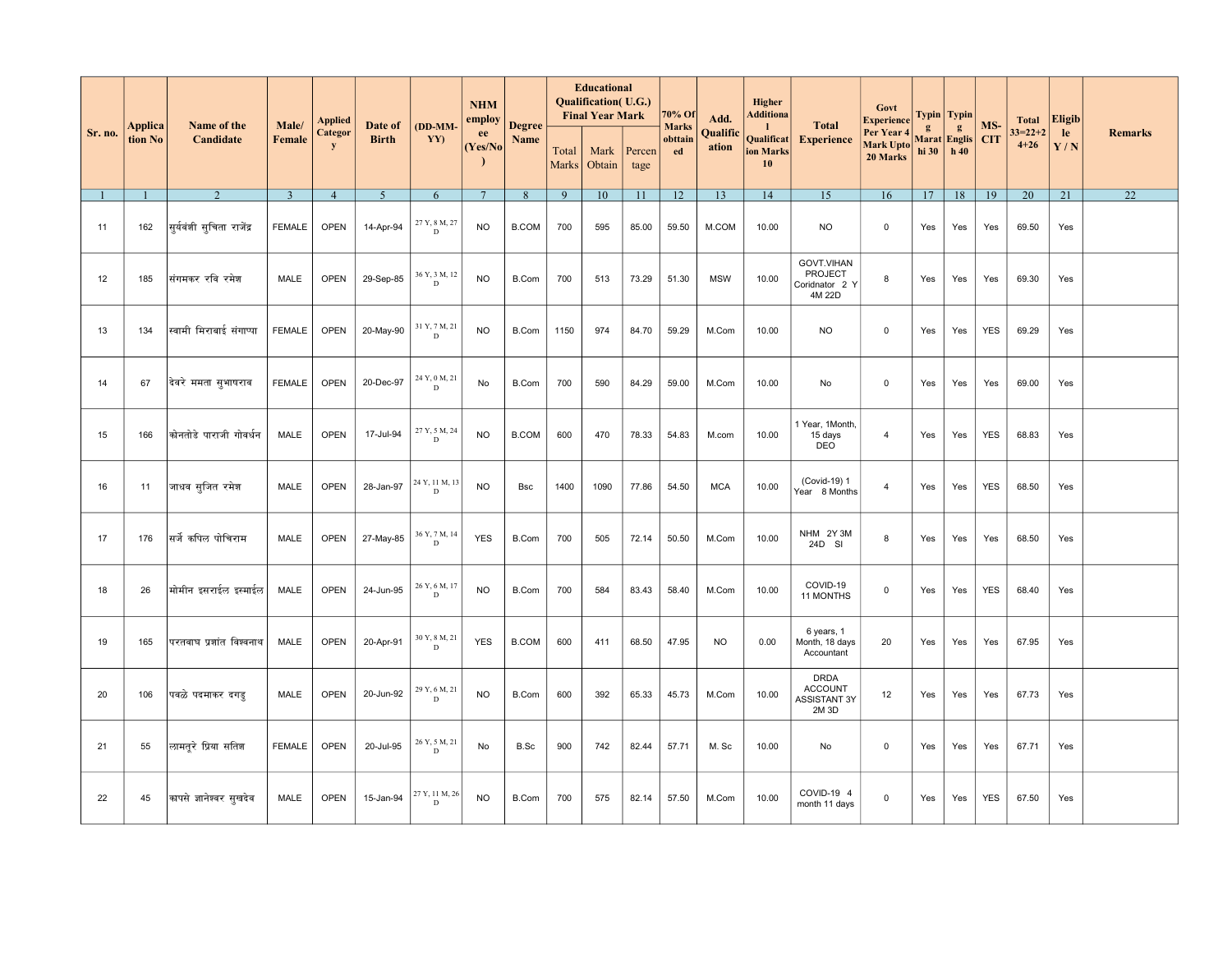|         |                    |                                  |                        | <b>Applied</b>      |                         |                              | <b>NHM</b><br>employ |                       |                | <b>Educational</b><br><b>Qualification</b> (U.G.)<br><b>Final Year Mark</b> |                | 70% Of                        | Add.              | Higher<br>Additiona                              |                                                                              | Govt<br><b>Experience</b>                  |            | Typin   Typin            |                   | <b>Total</b>              | <b>Eligib</b> |                                                 |
|---------|--------------------|----------------------------------|------------------------|---------------------|-------------------------|------------------------------|----------------------|-----------------------|----------------|-----------------------------------------------------------------------------|----------------|-------------------------------|-------------------|--------------------------------------------------|------------------------------------------------------------------------------|--------------------------------------------|------------|--------------------------|-------------------|---------------------------|---------------|-------------------------------------------------|
| Sr. no. | Applica<br>tion No | Name of the<br>Candidate         | Male/<br><b>Female</b> | <b>Categor</b><br>y | Date of<br><b>Birth</b> | (DD-MM-<br>YY)               | ee<br>(Yes/No)       | <b>Degree</b><br>Name | Total<br>Marks | Mark<br>Obtain                                                              | Percen<br>tage | <b>Marks</b><br>obttain<br>ed | Qualific<br>ation | -1<br>Qualificat<br>ion Marks<br>10 <sup>°</sup> | <b>Total</b><br><b>Experience</b>                                            | Per Year 4<br><b>Mark Upto</b><br>20 Marks | g<br>hi 30 | g<br>Marat Englis<br>h40 | MS-<br><b>CIT</b> | $33 = 22 + 2$<br>$4 + 26$ | le<br>Y/N     | <b>Remarks</b>                                  |
|         |                    | 2                                | $\overline{3}$         | $\overline{4}$      | $\overline{5}$          | 6                            | $7\phantom{.0}$      | 8                     | 9              | 10                                                                          | 11             | 12                            | 13                | 14                                               | 15                                                                           | 16                                         | 17         | 18                       | 19                | 20                        | 21            | 22                                              |
| 23      | 128                | कदम शितल गोविंदराव               | <b>FEMALE</b>          | <b>OPEN</b>         | 10-Feb-96               | 25 Y, 11 M, 0<br>D           | <sub>NO</sub>        | B.Com                 | 700            | 573                                                                         | 81.86          | 57.30                         | M.Com             | 10.00                                            | <b>NO</b>                                                                    | 0                                          | Yes        | Yes                      | <b>YES</b>        | 67.30                     | Yes           |                                                 |
| 24      | 13                 | सदानंदे रामेश्वरी<br>काशिनाथ     | <b>FEMALE</b>          | <b>OPEN</b>         | 2-Aug-98                | 23 Y, 5 M, 8 D               | <b>NO</b>            | BA                    | 1000           | 817                                                                         | 81.70          | 57.19                         | M A               | 10.00                                            | NO.                                                                          | $\mathbf 0$                                | Yes        | Yes                      | <b>YES</b>        | 67.19                     | Yes           |                                                 |
| 25      | 15                 | बोखारे विठठल माधवराव             | MALE                   | <b>OPEN</b>         | 16-May-95               | 26 Y, 7 M, 25<br>D           | <b>NO</b>            | B.Com                 | 700            | 530                                                                         | 75.71          | 53.00                         | M.Com             | 10.00                                            | Covid-19<br>- 1<br>year 1 Month<br>13 Days                                   | $\overline{4}$                             | Yes        | Yes                      | <b>YES</b>        | 67.00                     | Yes           |                                                 |
| 26      | 57                 | शाहीर नवनाथ सर्यभान              | MALE                   | <b>OPEN</b>         | 5-Jun-88                | 33 Y, 7 M, 5 D               | No                   | B.A                   | 900            | 475                                                                         | 52.78          | 36.94                         | <b>MSW</b>        | 10.00                                            | 7 years, 4<br>Months, 16 days                                                | 20                                         | Yes        | Yes                      | Yes               | 66.94                     | Yes           | समूह संघटक व प्रभाग<br>समन्वयक या पदाच<br>अनूभव |
| 27      | 91                 | ढवळे योगेश चंद्रकांत             | MALE                   | <b>OPEN</b>         | 12-Jun-91               | 30 Y, 6 M, 29<br>D           | <b>NO</b>            | <b>BCA</b>            | 1000           | 784                                                                         | 78.40          | 54.88                         | <b>MSW</b>        | 10.00                                            | No                                                                           | $\mathbf 0$                                | Yes        | Yes                      | <b>YES</b>        | 64.88                     | Yes           |                                                 |
| 28      | 196                | चाळगे परमेश्वर सुखदेव            | MALE                   | <b>OPEN</b>         | 25-Oct-90               | 31 Y, 2 M, 16<br>D           | <b>NO</b>            | B.Com                 | 600            | 297                                                                         | 49.50          | 34.65                         | M.Com             | 10.00                                            | V.W.D.A.M.S. 5<br>$Y$ 5M $-$<br><b>SECRETARY</b><br>COVID-19<br><b>STORE</b> | 20                                         | Yes        | Yes                      | Yes               | 64.65                     | Yes           |                                                 |
| 29      | 83                 | गरदडे कृष्णा मल्हारी             | MALE                   | <b>OPEN</b>         | 29-Sep-95               | 26 Y, 3 M, 12<br>$\mathbf D$ | <b>NO</b>            | B.Com                 | 700            | 545                                                                         | 77.86          | 54.50                         | M.Com             | 10.00                                            | <b>NO</b>                                                                    | $\mathsf 0$                                | Yes        | Yes                      | <b>YES</b>        | 64.50                     | Yes           |                                                 |
| 30      | 101                | भोसले धनाजी माधवराव              | MALE                   | <b>OPEN</b>         | 2-Apr-88                | 33 Y, 9 M, 8 D               | Yes                  | <b>BCA</b>            | 1000           | 634                                                                         | 63.40          | 44.38                         | No                | 0.00                                             | NHM DEO<br>6Y 11M 12D<br><b>MSRL MIS &amp;ME</b><br>3 Y 4M 3D                | 20                                         | Yes        | Yes                      | Yes               | 64.38                     | Yes           |                                                 |
| 31      | 154                | धर्माधिकारी ऐश्वर्या रमेश FEMALE |                        | <b>OPEN</b>         | 22-Aug-94               | 27 Y, 4 M, 19<br>D           | <b>NO</b>            | BA                    | 900            | 697                                                                         | 77.44          | 54.21                         | MA                | 10.00                                            | Covid-19,<br>7M, 14D                                                         | $\mathbf 0$                                | Yes        | Yes                      | Yes               | 64.21                     | Yes           |                                                 |
| 32      | 32                 | डफळे नितीन बाळासाहेब             | MALE                   | <b>OPEN</b>         | 5-Dec-92                | 29 Y, 1 M, 5 D               | <b>NO</b>            | <b>BCA</b>            | 600            | 405                                                                         | 67.50          | 47.25                         | <b>NO</b>         | 0.00                                             | 4 Y 4 M                                                                      | 16                                         | Yes        | Yes                      | <b>YES</b>        | 63.25                     | Yes           |                                                 |
| 33      | 152                | शेख जाकेर याहिया                 | MALE                   | <b>OPEN</b>         | 11-Jan-97               | 24 Y, 11 M, 30<br>D          | <b>NO</b>            | BA                    | 1000           | 756                                                                         | 75.60          | 52.92                         | MA                | 10.00                                            | <b>NO</b>                                                                    | $\mathbf 0$                                | Yes        | Yes                      | Yes               | 62.92                     | Yes           |                                                 |
| 34      | 89                 | गृंडीले गजानन रघनाथ              | MALE                   | <b>OPEN</b>         | 5-Oct-86                | 35 Y, 3 M, 5 D               | <b>NO</b>            | BA                    | 900            | 603                                                                         | 67.00          | 46.90                         | <b>NO</b>         | 0.00                                             | PANCHAYAT<br>SAMITEE<br>4 Y 5 M<br>DEO                                       | 16                                         | Yes        | Yes                      | <b>YES</b>        | 62.90                     | Yes           |                                                 |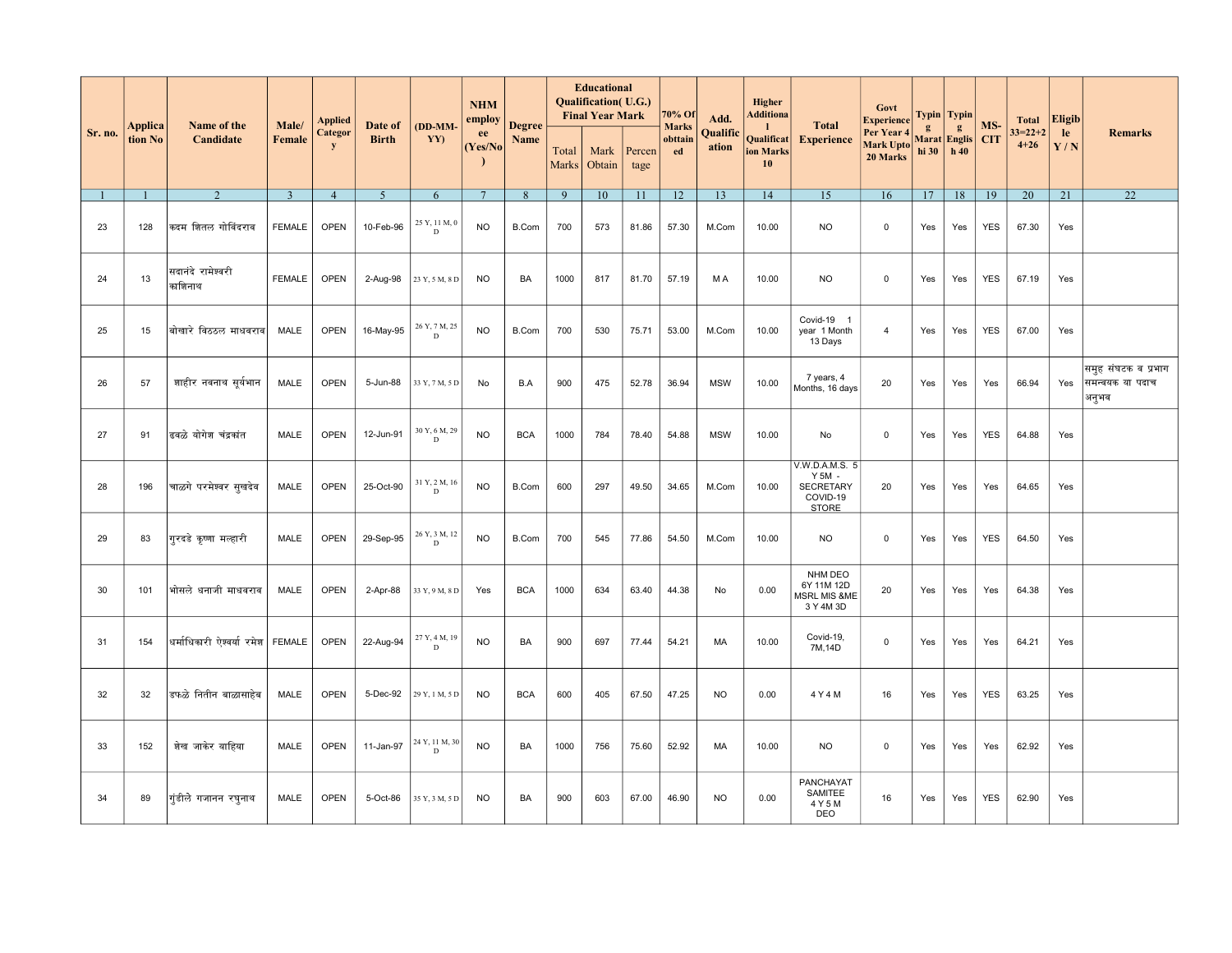|         |                    | Name of the                       | Male/          | <b>Applied</b>              | Date of        | (DD-MM-                       | <b>NHM</b><br>employ | <b>Degree</b> |                | <b>Educational</b><br><b>Qualification</b> (U.G.)<br><b>Final Year Mark</b> |                | 70% Of                        | Add.              | <b>Higher</b><br><b>Additiona</b>                | <b>Total</b>                                                                        | Govt<br><b>Experience</b>           |                                       | Typin   Typin | MS-        | <b>Total</b>              | <b>Eligib</b>   |                 |
|---------|--------------------|-----------------------------------|----------------|-----------------------------|----------------|-------------------------------|----------------------|---------------|----------------|-----------------------------------------------------------------------------|----------------|-------------------------------|-------------------|--------------------------------------------------|-------------------------------------------------------------------------------------|-------------------------------------|---------------------------------------|---------------|------------|---------------------------|-----------------|-----------------|
| Sr. no. | Applica<br>tion No | Candidate                         | Female         | <b>Categor</b><br>${\bf y}$ | <b>Birth</b>   | YY)                           | ee<br>(Yes/No)       | Name          | Total<br>Marks | Mark<br>Obtain                                                              | Percen<br>tage | <b>Marks</b><br>obttain<br>ed | Qualific<br>ation | -1<br>Qualificat<br>ion Marks<br>10 <sup>°</sup> | <b>Experience</b>                                                                   | Per Year 4<br>Mark Upto<br>20 Marks | g<br>Marat Englis CIT<br>hi 30   h 40 | g             |            | $33 = 22 + 2$<br>$4 + 26$ | le<br>Y/N       | <b>Remarks</b>  |
|         |                    | $\overline{2}$                    | $\overline{3}$ | $\overline{4}$              | $\overline{5}$ | 6                             | $7\phantom{.0}$      | 8             | $\overline{9}$ | 10                                                                          | 11             | 12                            | 13                | 14                                               | 15                                                                                  | 16                                  | 17                                    | 18            | 19         | 20                        | $\overline{21}$ | $\overline{22}$ |
| 35      | 47                 | पठाण शहेबाजखॉ<br>रहेमानखॉ         | MALE           | <b>OPEN</b>                 | 10-Jan-97      | 25 Y, 0 M, 0 D                | Yes                  | B.A           | 900            | 678                                                                         | 75.33          | 52.73                         | M.A               | 10.00                                            | 7 moths, 9 days                                                                     | $\mathbf 0$                         | Yes                                   | Yes           | <b>YES</b> | 62.73                     | Yes             |                 |
| 36      | 85                 | काळे गणेश ज्ञानोबा                | <b>MALE</b>    | <b>OPEN</b>                 | 28-May-94      | 27 Y, 7 M, 13<br>$\mathbf D$  | <b>NO</b>            | BA            | 600            | 314                                                                         | 52.33          | 36.63                         | MA & MBA          | 10.00                                            | <b>MINICIPAL</b><br><b>COUNCIL AUSA</b><br>2 Y 2M 14D<br>COVID-19 1Y<br>10M 27D DEO | 16                                  | Yes                                   | Yes           | <b>YES</b> | 62.63                     | Yes             |                 |
| 37      | 136                | केंद्रे तिरुपती दशरथ              | <b>MALE</b>    | <b>OPEN</b>                 | 15-Jul-93      | 28 Y, 5 M, 26<br>D            | <b>NO</b>            | BA            | 900            | 675                                                                         | 75.00          | 52.50                         | <b>MSW</b>        | 10.00                                            | <b>NO</b>                                                                           | $\overline{0}$                      | Yes                                   | Yes           | <b>YES</b> | 62.50                     | Yes             |                 |
| 38      | 92                 | अरुण वाल्मीक गित्ते               | MALE           | <b>OPEN</b>                 | 5-Aug-91       | 30 Y, 5 M, 5 D                | <b>NO</b>            | <b>BCA</b>    | 1100           | 811                                                                         | 73.73          | 51.61                         | M.Sc              | 10.00                                            | No                                                                                  | $\mathbf 0$                         | Yes                                   | Yes           | <b>YES</b> | 61.61                     | Yes             |                 |
| 39      | 80                 | भूसारे शुभांगी नारायण             | <b>FEMALE</b>  | <b>OPEN</b>                 | 12-Jul-94      | 27 Y, 5 M, 29<br>$\mathbf D$  | <b>NO</b>            | BA            | 900            | 663                                                                         | 73.67          | 51.57                         | <b>MSW</b>        | 10.00                                            | No                                                                                  | $\mathbf 0$                         | Yes                                   | Yes           | <b>YES</b> | 61.57                     | Yes             |                 |
| 40      | 148                | सळ भाग्यश्री संभाजीराव            | <b>FEMALE</b>  | <b>OPEN</b>                 | 2-May-97       | 24 Y, 8 M, 8 D                | <b>NO</b>            | B.Com         | 700            | 515                                                                         | 73.57          | 51.50                         | M.Com             | 10 <sup>10</sup>                                 | COVID-19<br>4M,23D                                                                  | $\mathbf 0$                         | Yes                                   | Yes           | Yes        | 61.50                     | Yes             |                 |
| 41      | 145                | भागवत मारोतीराव गवळे              | MALE           | <b>OPEN</b>                 | 5-Mar-90       | $31$ Y, $10$ M, $5$ D         | <b>NO</b>            | BA            | 600            | 404                                                                         | 67.33          | 47.13                         | MA                | 10.00                                            | COVID-19<br>1 Year, 5M 11D<br>DEO                                                   | $\overline{4}$                      | Yes                                   | Yes           | YES        | 61.13                     | Yes             |                 |
| 42      | 41                 | सय्यद इस्माईल सय्यद<br>बसिर अहेमद | <b>MALE</b>    | <b>OPEN</b>                 | 14-Aug-94      | 27 Y, 4 M, 27<br>D            | <b>NO</b>            | B.Sc          | 1200           | 875                                                                         | 72.92          | 51.04                         | M.Sc              | 10.00                                            | <b>NO</b>                                                                           | $\mathbf 0$                         | Yes                                   | Yes           | <b>YES</b> | 61.04                     | Yes             |                 |
| 43      | 125                | जमादार सारिका<br>गोपीनाथ          | <b>FEMALE</b>  | <b>OPEN</b>                 | 1-Jun-95       | 26 Y, 7 M, 9 D                | <b>NO</b>            | B.Sc          | 1000           | 720                                                                         | 72.00          | 50.40                         | M.Sc              | 10.00                                            | NO.                                                                                 | $\mathsf{O}\xspace$                 | Yes                                   | Yes           | Yes        | 60.40                     | Yes             |                 |
| 44      | 66                 | पेदापल्ली महेश मोहन               | MALE           | <b>OPEN</b>                 | 25-Feb-85      | 36 Y, 10 M, 16<br>$\mathbf D$ | No                   | B.A           | 900            | 545                                                                         | 60.56          | 42.39                         | <b>MSW</b>        | 10.00                                            | 2 years, 4<br>Months, 15 days<br>DEO                                                | 8                                   | Yes                                   | Yes           | Yes        | 60.39                     | Yes             |                 |
| 45      | 111                | डोंगे सरोजा पांडूरंगराव           | <b>FEMALE</b>  | OPEN                        | 7-May-84       | 37 Y, 8 M, 3 D                | <b>NO</b>            | <b>BCA</b>    | 1000           | 710                                                                         | 71.00          | 49.70                         | M.Sc              | 10.00                                            | <b>NO</b>                                                                           | $\mathbf 0$                         | Yes                                   | Yes           | Yes        | 59.70                     | Yes             |                 |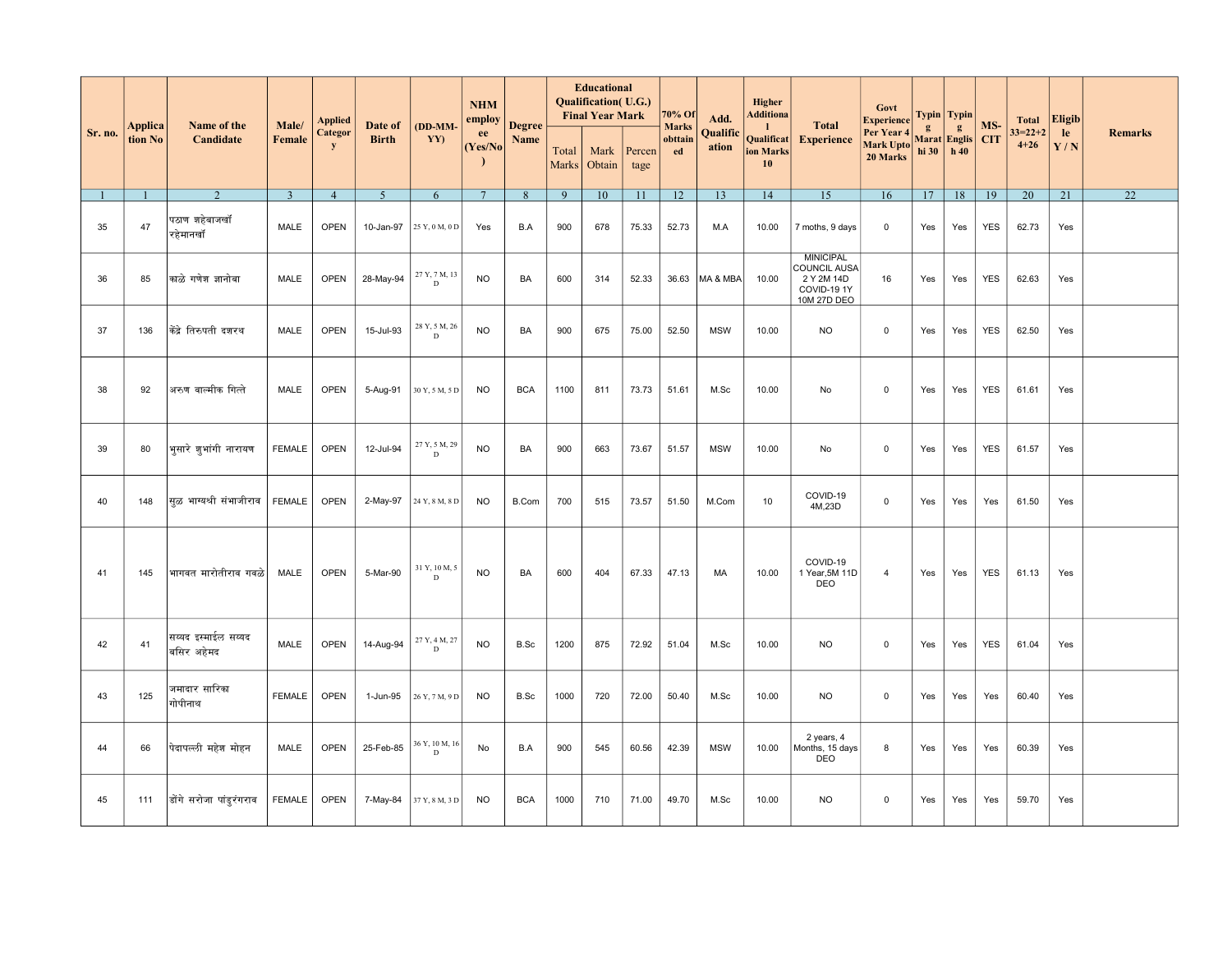|         |                    |                             |                 |                                 |                         |                              | <b>NHM</b>                            |                       |                | <b>Educational</b><br>Qualification(U.G.)<br><b>Final Year Mark</b> |                | 70% Of                        |                           | <b>Higher</b><br>Additiona                    |                                                  | Govt                                                     |                       | Typin   Typin            |                   |                                       |                            |                 |
|---------|--------------------|-----------------------------|-----------------|---------------------------------|-------------------------|------------------------------|---------------------------------------|-----------------------|----------------|---------------------------------------------------------------------|----------------|-------------------------------|---------------------------|-----------------------------------------------|--------------------------------------------------|----------------------------------------------------------|-----------------------|--------------------------|-------------------|---------------------------------------|----------------------------|-----------------|
| Sr. no. | Applica<br>tion No | Name of the<br>Candidate    | Male/<br>Female | Applied<br>Categor<br>${\bf y}$ | Date of<br><b>Birth</b> | (DD-MM-<br>YY)               | employ<br>ee<br>(Yes/No)<br>$\lambda$ | <b>Degree</b><br>Name | Total<br>Marks | Mark<br>Obtain                                                      | Percen<br>tage | <b>Marks</b><br>obttain<br>ed | Add.<br>Qualific<br>ation | $\mathbf{1}$<br>Qualificat<br>ion Marks<br>10 | <b>Total</b><br><b>Experience</b>                | Experience<br>Per Year 4<br><b>Mark Upto</b><br>20 Marks | $\mathbf{g}$<br>hi 30 | g<br>Marat Englis<br>h40 | MS-<br><b>CIT</b> | <b>Total</b><br>$33=22+2$<br>$4 + 26$ | <b>Eligib</b><br>le<br>Y/N | <b>Remarks</b>  |
|         | $\overline{1}$     | $\overline{2}$              | $\overline{3}$  | $\overline{4}$                  | 5 <sup>5</sup>          | 6                            | $7\overline{ }$                       | $8\phantom{.}$        | 9              | 10                                                                  | 11             | 12                            | 13                        | 14                                            | 15                                               | 16                                                       | 17                    | 18                       | 19                | 20                                    | 21                         | $\overline{22}$ |
| 46      | 171                | मालखेडे रोशन अशोक           | MALE            | <b>OPEN</b>                     | 17-May-92               | $29$ Y, $7$ M, $24$ D        | <b>NO</b>                             | B.Com                 | 600            | 390                                                                 | 65.00          | 45.50                         | M.Com                     | 10.00                                         | COVID-19-1y<br>4M 9D                             | $\overline{4}$                                           | Yes                   | Yes                      | Yes               | 59.50                                 | Yes                        |                 |
| 47      | 3                  | अभंग अतिष कालीदास           | MALE            | OPEN                            | 5-Dec-92                | 29 Y, 1 M, 5 D               | No                                    | B.Sc                  | 1200           | 1014                                                                | 84.50          | 59.15                         | no                        | 0.00                                          | <b>NO</b>                                        | $\mathbf 0$                                              | Yes                   | Yes                      | <b>YES</b>        | 59.15                                 | Yes                        |                 |
| 48      | 174                | दूगाने सूनिता विष्णू        | <b>FEMALE</b>   | <b>OPEN</b>                     | 1-Jun-95                | 26 Y, 7 M, 9 D               | <b>NO</b>                             | B.Sc                  | 1000           | 692                                                                 | 69.20          | 48.44                         | M.Lib                     | 10.00                                         | <b>NO</b>                                        | $\mathbf 0$                                              | Yes                   | Yes                      | Yes               | 58.44                                 | Yes                        |                 |
| 49      | 58                 | शेख यासीन मन्सूर            | MALE            | <b>OPEN</b>                     | 8-Nov-90                | 31 Y, 2 M, 2 D               | No                                    | B.A                   | 900            | 621                                                                 | 69.00          | 48.30                         | M.A                       | 10.00                                         | 3 Month, 22<br>days                              | $\mathbf 0$                                              | Yes                   | Yes                      | Yes               | 58.30                                 | Yes                        |                 |
| 50      | 108                | पतंगे योगेश मोहनराव         | MALE            | <b>OPEN</b>                     | 20-Jun-90               | 31 Y, 6 M, 21<br>D           | <b>NO</b>                             | B.Com                 | 600            | 413                                                                 | 68.83          | 48.18                         | MA                        | 10.00                                         | <b>NO</b>                                        | $\mathbf 0$                                              | Yes                   | Yes                      | Yes               | 58.18                                 | Yes                        |                 |
| 51      | 87                 | शेख जावेद शादुल             | MALE            | <b>OPEN</b>                     | 25-Apr-98               | 23 Y, 8 M, 16<br>$\mathbf D$ | <b>NO</b>                             | B.Sc                  | 1000           | 688                                                                 | 68.80          | 48.16                         | MA                        | 10.00                                         | No                                               | $\mathbf 0$                                              | Yes                   | Yes                      | <b>YES</b>        | 58.16                                 | Yes                        |                 |
| 52      | 98                 | चिनगुंडे परमेश्वर<br>भिमराव | MALE            | <b>OPEN</b>                     | 5-Jun-91                | 30 Y, 7 M, 5 D               | <b>NO</b>                             | B.Sc                  | 1200           | 824                                                                 | 68.67          | 48.07                         | M.Sc                      | 10.00                                         | DWCDO DEO<br>11M<br>5D                           | $\mathbf 0$                                              | Yes                   | Yes                      | Yes               | 58.07                                 | Yes                        |                 |
| 53      | 149                | गोडबोले कपिल विरभद्र        | MALE            | <b>OPEN</b>                     | 5-Feb-94                | 27 Y, 11 M, 5<br>$\mathbf D$ | <b>NO</b>                             | B.Sc                  | 900            | 616                                                                 | 68.44          | 47.91                         | M.Sc                      | 10                                            | COVID-19<br>4M, 1D                               | $\mathsf 0$                                              | Yes                   | Yes                      | Yes               | 57.91                                 | Yes                        |                 |
| 54      | 133                | शेख सददाम हमीद              | <b>MALE</b>     | <b>OPEN</b>                     | 11-Feb-98               | 23 Y, 10 M, 30<br>D          | <b>NO</b>                             | BA                    | 1000           | 627                                                                 | 62.70          | 43.89                         | <b>MSW</b>                | 10.00                                         | COVID-19 DEO-<br><b>VDGVM LATUR</b><br>1Y 1M 7D  | $\overline{4}$                                           | Yes                   | Yes                      | <b>YES</b>        | 57.89                                 | Yes                        |                 |
| 55      | 97                 | जावळे शितल युवराज           | <b>FEMALE</b>   | OPEN                            | 14-Jul-99               | 22 Y, 5 M, 27<br>D           | <b>NO</b>                             | B.com                 | 1150           | 934                                                                 | 81.22          | 56.85                         | No                        | 0.00                                          | NO.                                              | $\mathsf 0$                                              | Yes                   | Yes                      | <b>YES</b>        | 56.85                                 | Yes                        |                 |
| 56      | 180                | लोंढे मनिषा लक्ष्मण         | <b>FEMALE</b>   | <b>OPEN</b>                     | 12-Dec-93               | 28 Y, 0 M, 29<br>D           | <b>NO</b>                             | BA                    | 800            | 534                                                                 | 66.75          | 46.73                         | МA                        | 10.00                                         | NO.                                              | $\mathbf 0$                                              | Yes                   | Yes                      | Yes               | 56.73                                 | Yes                        |                 |
| 57      | 132                | महापूरे विशाल जिवन          | MALE            | <b>OPEN</b>                     | 3-Apr-93                | 28 Y, 9 M, 7 D               | <b>NO</b>                             | BA                    | 600            | 365                                                                 | 60.83          | 42.58                         | МA                        | 10.00                                         | COVID-19 DEO-<br><b>VDGVM LATUR</b><br>1Y 4M 14D | 4                                                        | Yes                   | Yes                      | <b>YES</b>        | 56.58                                 | Yes                        |                 |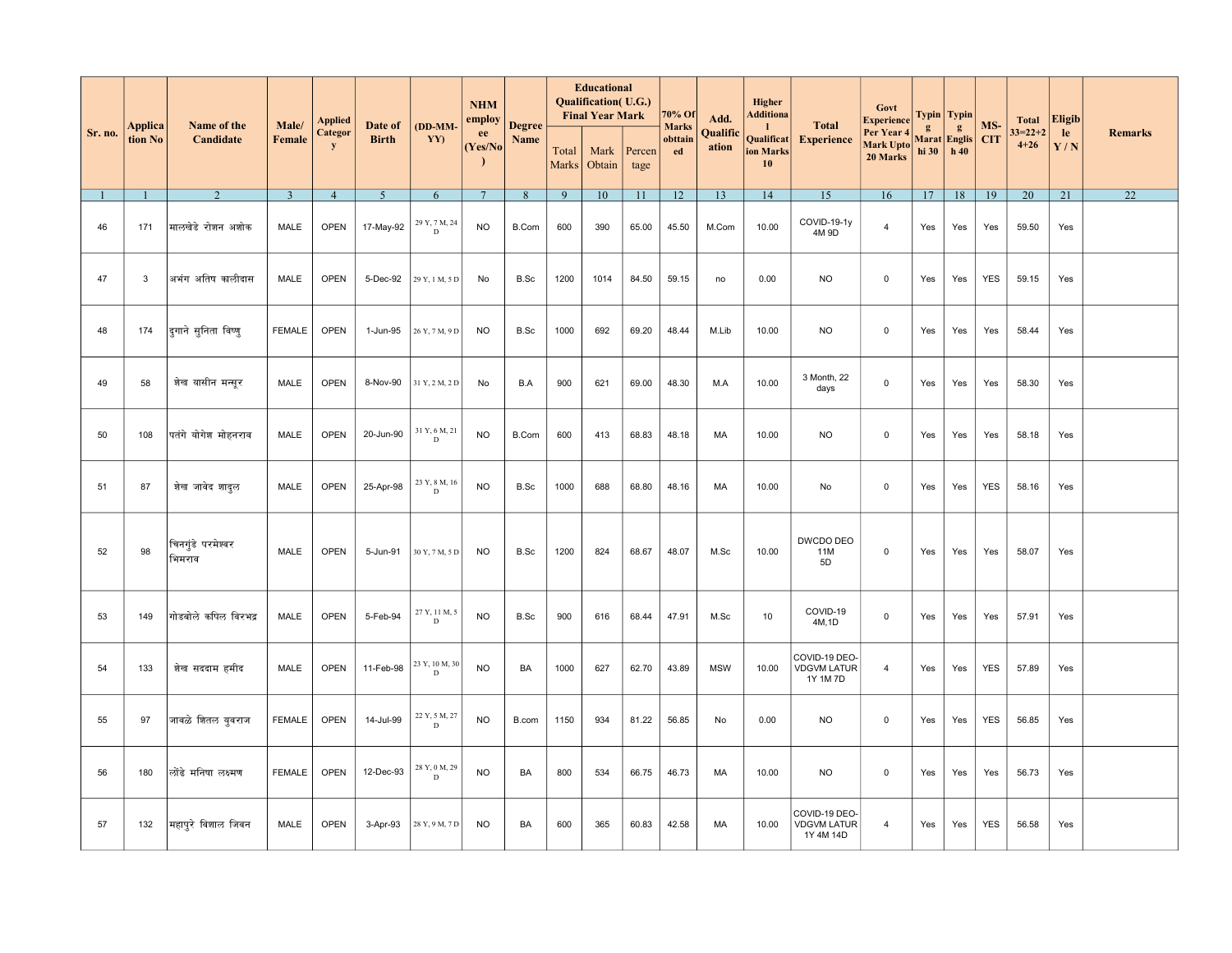|         |                    | Name of the                  | Male/                   | <b>Applied</b>       | Date of        | (DD-MM-             | <b>NHM</b><br>employ       | <b>Degree</b> |                | <b>Educational</b><br><b>Qualification</b> (U.G.)<br><b>Final Year Mark</b> |                | 70% Of<br><b>Marks</b> | Add.              | <b>Higher</b><br>Additiona<br>-1 | <b>Total</b>                                 | Govt<br><b>Experience</b>           |                                       | Typin   Typin | MS-        | <b>Total</b>              | <b>Eligib</b> |                |
|---------|--------------------|------------------------------|-------------------------|----------------------|----------------|---------------------|----------------------------|---------------|----------------|-----------------------------------------------------------------------------|----------------|------------------------|-------------------|----------------------------------|----------------------------------------------|-------------------------------------|---------------------------------------|---------------|------------|---------------------------|---------------|----------------|
| Sr. no. | Applica<br>tion No | Candidate                    | <b>Female</b>           | Categor<br>${\bf y}$ | <b>Birth</b>   | YY)                 | ee<br>(Yes/No)             | Name          | Total<br>Marks | Mark<br>Obtain                                                              | Percen<br>tage | obttain<br>ed          | Qualific<br>ation | Qualificat<br>ion Marks<br>10    | <b>Experience</b>                            | Per Year 4<br>Mark Upto<br>20 Marks | g<br>Marat Englis CIT<br>hi 30   h 40 | g             |            | $33 = 22 + 2$<br>$4 + 26$ | le<br>Y/N     | <b>Remarks</b> |
|         |                    | 2                            | $\overline{\mathbf{3}}$ | $\overline{4}$       | 5 <sup>5</sup> | 6                   | $7\phantom{.0}$            | 8             | 9              | 10                                                                          | 11             | 12                     | 13                | 14                               | 15                                           | 16                                  | 17                                    | 18            | 19         | 20                        | 21            | 22             |
| 58      | 142                | पाटे राजकुमार रामराव         | MALE                    | <b>OPEN</b>          | 10-May-86      | 35 Y, 8 M, 0 D      | <b>NO</b>                  | BA            | 600            | 365                                                                         | 60.83          | 42.58                  | МA                | 10.00                            | COVID-19<br>1Y 5M 2D                         | $\overline{4}$                      | Yes                                   | Yes           | <b>YES</b> | 56.58                     | Yes           |                |
| 59      | 16                 | वीर छोटेराम मोहन             | <b>MALE</b>             | <b>OPEN</b>          | 10-May-94      | 27 Y, 8 M, 0 D      | <b>NO</b>                  | B.Sc          | 1200           | 795                                                                         | 66.25          | 46.38                  | MMS(CM)           | 10                               | <b>NO</b>                                    | $\mathsf 0$                         | Yes                                   | Yes           | <b>YES</b> | 56.38                     | Yes           |                |
| 60      | 113                | भेंडे विक्रम गूंडप्पा        | <b>MALE</b>             | <b>OPEN</b>          | 28-Nov-89      | 32 Y, 1 M, 13<br>D  | <b>NO</b>                  | BA            | 600            | 363                                                                         | 60.50          | 42.35                  | MA                | 10.00                            | COVID-19<br>1 Y 4M 21D<br>DEO                | $\overline{4}$                      | Yes                                   | Yes           | Yes        | 56.35                     | Yes           |                |
| 61      | 140                | आवले प्रशांत माधवराव         | MALE                    | <b>OPEN</b>          | 20-Jun-90      | 31 Y, 6 M, 21<br>D  | <b>NO</b>                  | BE            | 1500           | 991                                                                         | 66.07          | 46.25                  | <b>MBA</b>        | 10.00                            | <b>NO</b>                                    | $\mathsf{O}\xspace$                 | Yes                                   | Yes           | <b>NA</b>  | 56.25                     | Yes           |                |
| 62      | 17                 | बिऌरे जागृती बस्वेश्वर       | <b>FEMALE</b>           | <b>OPEN</b>          | 1-Jun-94       | 27 Y, 7 M, 9 D      | <b>NO</b>                  | B.Com         | 700            | 522                                                                         | 74.57          | 52.20                  | <b>NO</b>         | 0.00                             | Covid-19 1 year<br>5 Months 27<br>Days       | $\overline{4}$                      | Yes                                   | Yes           | <b>YES</b> | 56.20                     | Yes           |                |
| 63      | 37                 | दंडगूले नागनाथ लक्ष्मण       | MALE                    | <b>OPEN</b>          | 14-Jan-93      | 28 Y, 11 M, 27<br>D | <b>NO</b>                  | B.Com         | 700            | 459                                                                         | 65.57          | 45.90                  | M.Com             | 10.00                            | COVID-19 11<br>MONTHS 6<br><b>DAYS</b>       | $\mathbf 0$                         | Yes                                   | Yes           | <b>YES</b> | 55.90                     | Yes           |                |
| 64      | 19                 | गायकवाडे पूजा विजय           | <b>FEMALE</b>           | <b>OPEN</b>          | 2-Nov-92       | 29 Y, 2 M, 8 D      | <b>NHM</b><br>COVID-<br>19 | B,Sc          | 1200           | 779                                                                         | 64.92          | 45.44                  | MSc               | 10 <sup>10</sup>                 | Covid-19 as as<br>DEO 4 Month 15<br>days     | $\mathsf{O}\xspace$                 | Yes                                   | Yes           | <b>YES</b> | 55.44                     | Yes           |                |
| 65      | 18                 | घंटे विश्वजीत ज्ञानोबा       | <b>MALE</b>             | <b>OPEN</b>          | 6-Dec-96       | $25$ Y, 1 M, 4 D    | <b>NHM</b><br>COVID-<br>19 | <b>B.Com</b>  | 700            | 445                                                                         | 63.57          | 44.50                  | M.Com             | 10.00                            | Covid-19 as a<br>Ward boy 1<br>Month 20 days | $\mathbf 0$                         | Yes                                   | Yes           | <b>YES</b> | 54.50                     | Yes           |                |
| 66      | 105                | शेख समीना मोईनोददीन FEMALE   |                         | <b>OPEN</b>          | 12-Jan-87      | 34 Y, 11 M, 29<br>D | <b>NO</b>                  | B.Com         | 700            | 543                                                                         | 77.57          | 54.30                  | <b>NO</b>         | 0.00                             | <b>NO</b>                                    | $\mathbf 0$                         | Yes                                   | Yes           | Yes        | 54.30                     | Yes           |                |
| 67      | 52                 | रिजवान हरिस मोहम्मद<br>यासीन | <b>MALE</b>             | <b>OPEN</b>          | 20-Jul-91      | 30 Y, 5 M, 21<br>D  | No                         | B.A           | 600            | 378                                                                         | 63.00          | 44.10                  | M.A               | 10.00                            | No                                           | $\mathbf 0$                         | Yes                                   | Yes           | Yes        | 54.10                     | Yes           |                |
| 68      | 73                 | पुरी नितिन प्रकाश            | MALE                    | <b>OPEN</b>          | 7-Feb-98       | 23 Y, 11 M, 3<br>D  | No                         | <b>B.SC</b>   | 1200           | 752                                                                         | 62.67          | 43.87                  | M.SC              | 10.00                            | No                                           | $\mathbf 0$                         | Yes                                   | Yes           | Yes        | 53.87                     | Yes           |                |
| 69      | 110                | शेख रहिम निजाम               | MALE                    | <b>OPEN</b>          | 21-Aug-88      | 33 Y, 4 M, 20<br>D  | <b>NO</b>                  | B.A           | 600            | 376                                                                         | 62.67          | 43.87                  | MA                | 10.00                            | <b>NO</b>                                    | $\mathbf 0$                         | Yes                                   | Yes           | Yes        | 53.87                     | Yes           |                |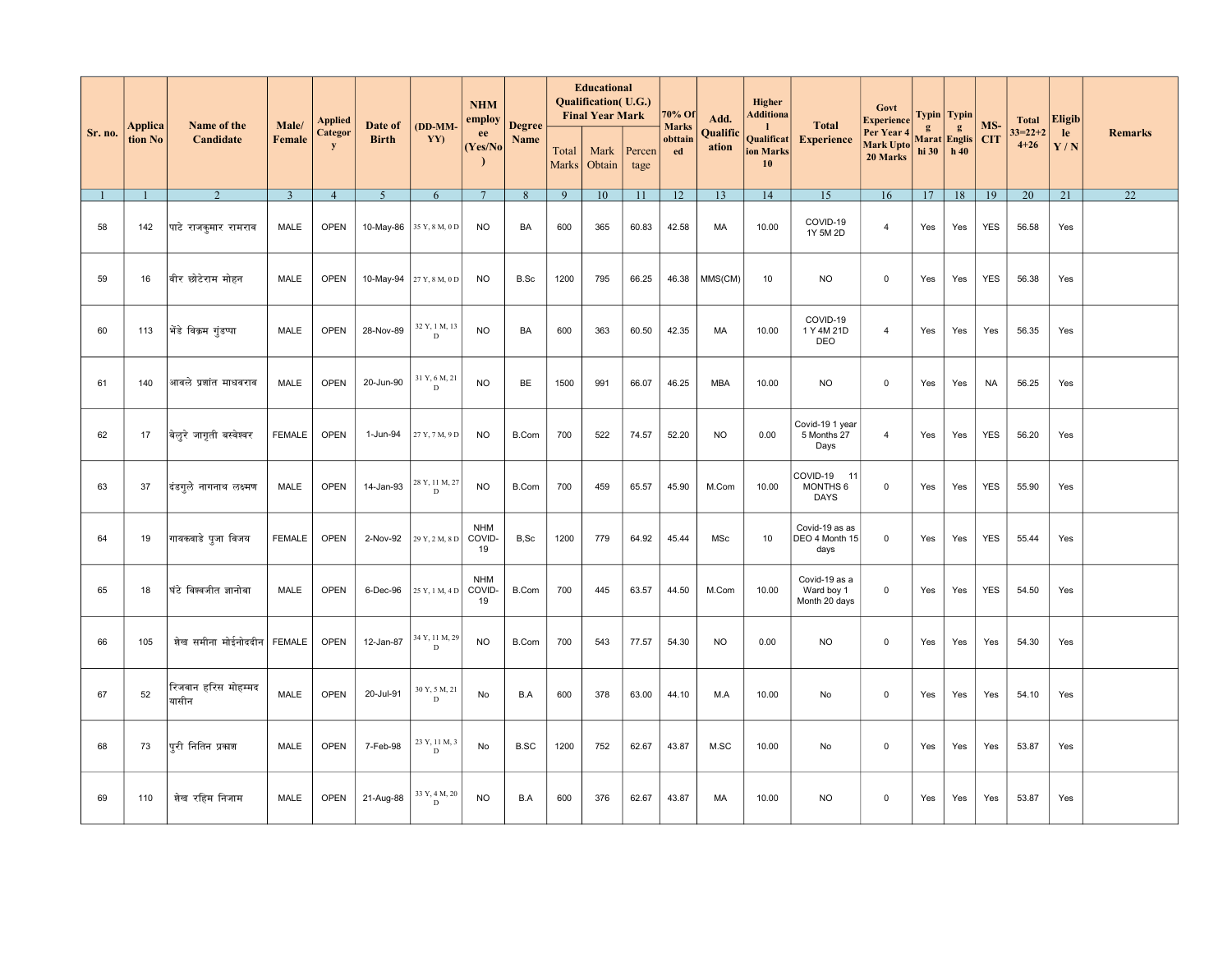|         |                    |                             |                 | <b>Applied</b>       |                         |                              | <b>NHM</b><br>employ        |                       |                | <b>Educational</b><br>Qualification(U.G.)<br><b>Final Year Mark</b> |                | 70% Of                        | Add.              | Higher<br>Additiona                           |                                                 | Govt<br><b>Experience</b>                  |                       | Typin   Typin            |                   | <b>Total</b>              | <b>Eligib</b>   |                 |
|---------|--------------------|-----------------------------|-----------------|----------------------|-------------------------|------------------------------|-----------------------------|-----------------------|----------------|---------------------------------------------------------------------|----------------|-------------------------------|-------------------|-----------------------------------------------|-------------------------------------------------|--------------------------------------------|-----------------------|--------------------------|-------------------|---------------------------|-----------------|-----------------|
| Sr. no. | Applica<br>tion No | Name of the<br>Candidate    | Male/<br>Female | Categor<br>${\bf y}$ | Date of<br><b>Birth</b> | $(DD-MM-$<br>YY)             | ee<br>(Yes/No)<br>$\lambda$ | <b>Degree</b><br>Name | Total<br>Marks | Mark<br>Obtain                                                      | Percen<br>tage | <b>Marks</b><br>obttain<br>ed | Qualific<br>ation | $\mathbf{1}$<br>Qualificat<br>ion Marks<br>10 | <b>Total</b><br><b>Experience</b>               | Per Year 4<br><b>Mark Upto</b><br>20 Marks | $\mathbf{g}$<br>hi 30 | g<br>Marat Englis<br>h40 | MS-<br><b>CIT</b> | $33 = 22 + 2$<br>$4 + 26$ | le<br>Y/N       | <b>Remarks</b>  |
|         |                    | 2                           | $\overline{3}$  | $\overline{4}$       | $\overline{5}$          | 6                            | $7\phantom{.0}$             | 8                     | 9              | 10                                                                  | 11             | 12                            | 13                | 14                                            | 15<br>1 year, 2 Month                           | 16                                         | 17                    | 18                       | 19                | $\overline{20}$           | $\overline{21}$ | $\overline{22}$ |
| 70      | 121                | नाईकवाडी आनंद<br>बाळासाहेब  | MALE            | OPEN                 | 5-Dec-91                | 30 Y, 1 M, 5 D               | <b>NO</b>                   | B.A                   | 600            | 337                                                                 | 56.17          | 39.32                         | M.Lib             | 10.00                                         | DEO Samiti and<br>Collage<br>CoTeacher<br>1Year | $\overline{4}$                             | Yes                   | Yes                      | yes               | 53.32                     | Yes             |                 |
| 71      | 153                | घूगे अवधूत दत्तात्रय        | MALE            | <b>OPEN</b>          | 6-May-00                | 21 Y, 8 M, 4 D               | <b>NO</b>                   | BSc                   | 1200           | 911                                                                 | 75.92          | 53.14                         | <b>NO</b>         | 0.00                                          | <b>NO</b>                                       | $\mathbf 0$                                | Yes                   | Yes                      | Yes               | 53.14                     | Yes             |                 |
| 72      | 71                 | घम्मे आरती बस्वराज          | <b>FEMALE</b>   | <b>OPEN</b>          | 30-Aug-97               | 24 Y, 4 M, 11<br>D           | No                          | B.Sc                  | 1000           | 757                                                                 | 75.70          | 52.99                         | No                | 0.00                                          | No                                              | $\mathbf 0$                                | Yes                   | Yes                      | yes               | 52.99                     | Yes             |                 |
| 73      | 126                | माने श्रीहरी दिलीप          | MALE            | Open                 | 1-Dec-94                | 27 Y, 1 M, 9 D               | <b>NO</b>                   | B.Com                 | 700            | 426                                                                 | 60.86          | 42.60                         | M.Com             | 10.00                                         | <b>NO</b>                                       | $\mathbf 0$                                | <b>YES</b>            | Yes                      | Yes               | 52.60                     | <b>YES</b>      |                 |
| 74      | 170                | वजीरे रामेश्वर रघुनाथ       | MALE            | <b>OPEN</b>          | 1-Jun-90                | 31 Y, 7 M, 9 D               | <b>NO</b>                   | <b>BCA</b>            | 1000           | 642                                                                 | 60.40          | 42.28                         | <b>MSW</b>        | 10.00                                         | COVID-19-5<br>Months                            | $\mathbf 0$                                | Yes                   | Yes                      | Yes               | 52.28                     | Yes             |                 |
| 75      | 122                | चौधरी सूगराबी गुलाम<br>रसुल | <b>FEMALE</b>   | <b>OPEN</b>          | 9-Feb-91                | 30 Y, 11 M, 1<br>D           | <b>NO</b>                   | B.A                   | 600            | 443                                                                 | 73.83          | 51.68                         | <b>NO</b>         | 0.00                                          | NO.                                             | $\mathbf 0$                                | Yes                   | Yes                      | Yes               | 51.68                     | Yes             |                 |
| 76      | 35                 | शेळके गणेश गुणवंतराव        | MALE            | <b>OPEN</b>          | 10-Jun-89               | 32 Y, 7 M, 0 D               | <b>NO</b>                   | BA                    | 600            | 357                                                                 | 59.50          | 41.65                         | МA                | 10.00                                         | NO.                                             | $\mathbf 0$                                | Yes                   | Yes                      | <b>YES</b>        | 51.65                     | Yes             |                 |
| 77      | 30                 | गुरले योगेश पांडूरंग        | MALE            | <b>OPEN</b>          | 17-May-00               | 21 Y, 7 M, 24<br>$\mathbf D$ | <b>NO</b>                   | BA                    | 600            | 442                                                                 | 73.67          | 51.57                         | <b>NO</b>         | 0.00                                          | <b>NO</b>                                       | $\mathbf 0$                                | Yes                   | Yes                      | <b>YES</b>        | 51.57                     | Yes             |                 |
| 78      | 116                | कबीर जुलध अमीर<br>चॉदपाशा   | MALE            | <b>OPEN</b>          | 7-Jun-89                | 32 Y, 7 M, 3 D               | <b>NO</b>                   | BA                    | 800            | 589                                                                 | 73.63          | 51.54                         | <b>NO</b>         | 0.00                                          | <b>NO</b>                                       | $\mathbf 0$                                | Yes                   | Yes                      | Yes               | 51.54                     | Yes             |                 |
| 79      | 24                 | धिरे निलेश शाहराव           | MALE            | <b>OPEN</b>          | 30-Jul-91               | 30 Y, 5 M, 11<br>$\mathbf D$ | <b>NO</b>                   | B.sc                  | 1000           | 736                                                                 | 73.60          | 51.52                         | <b>NO</b>         | 0.00                                          | <b>NO</b>                                       | $\mathbf 0$                                | Yes                   | Yes                      | <b>YES</b>        | 51.52                     | Yes             |                 |
| 80      | 21                 | मोरे प्रल्हाद अच्युत        | MALE            | <b>OPEN</b>          | 7-Sep-94                | 27 Y, 4 M, 3 D               | <b>NO</b>                   | <b>B.SC</b>           | 1200           | 709                                                                 | 59.08          | 41.36                         | M.SC              | 10.00                                         | COVID-1<br>MONTH 11<br>DAY                      | $\mathbf 0$                                | <b>YES</b>            | <b>YES</b>               | <b>YES</b>        | 51.36                     | <b>YES</b>      |                 |
| 81      | 123                | कदम प्रशांत नामदेव          | MALE            | <b>OPEN</b>          | 3-Jun-88                | 33 Y, 7 M, 7 D               | <b>NO</b>                   | B.Com                 | 700            | 412                                                                 | 58.86          | 41.20                         | M.Com             | 10.00                                         | COVID-19<br>10M 17D                             | $\mathbf 0$                                | Yes                   | Yes                      | Yes               | 51.20                     | Yes             |                 |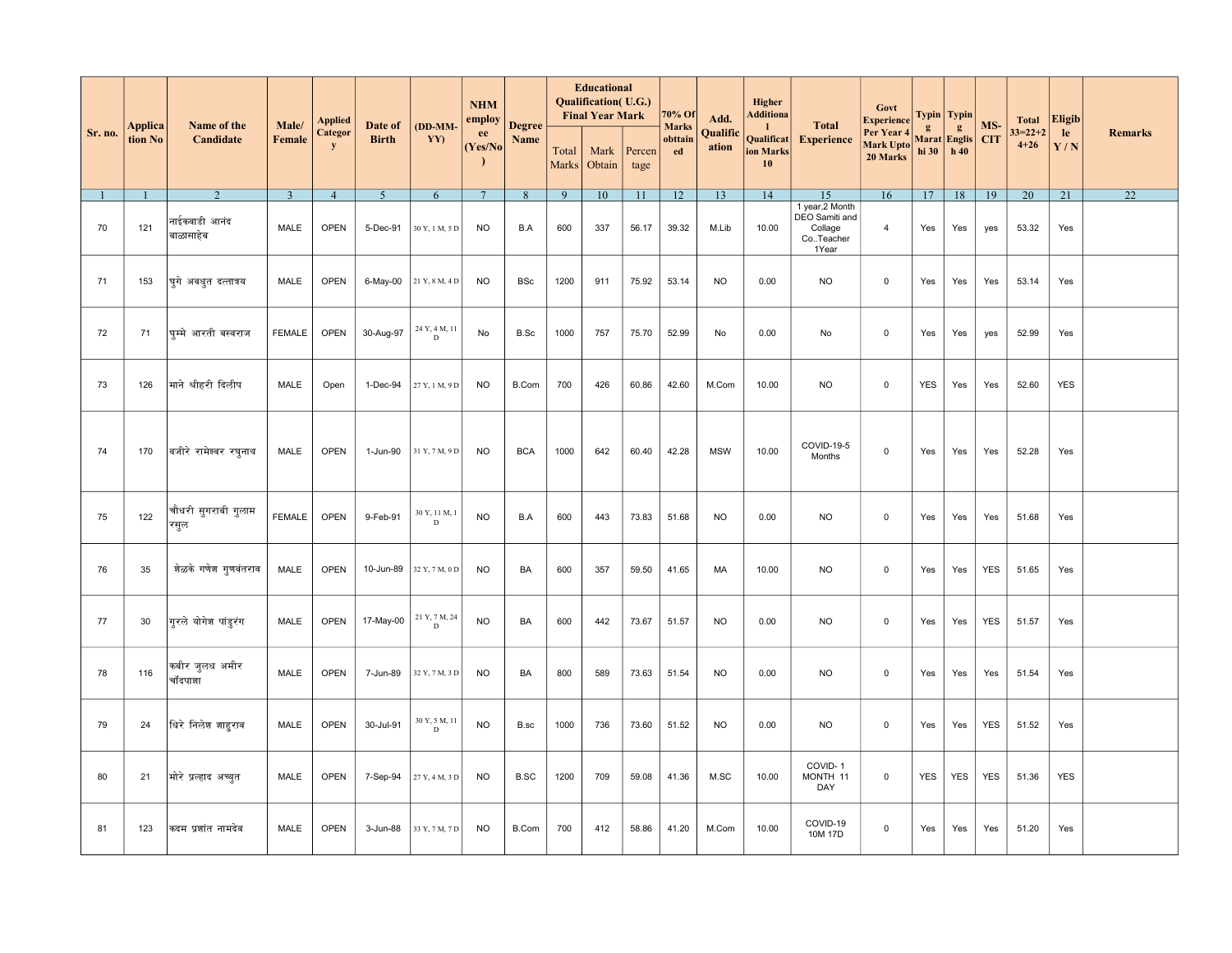|         |                    | Name of the                    | Male/          | Applied        | Date of        | (DD-MM-            | <b>NHM</b><br>employ | <b>Degree</b> |                | <b>Educational</b><br><b>Qualification</b> (U.G.)<br><b>Final Year Mark</b> |                | 70% Of                        | Add.              | <b>Higher</b><br><b>Additiona</b><br>-1.   | <b>Total</b>                                                                               | Govt<br><b>Experience</b>           |                   | Typin   Typin         | MS-        | <b>Total</b>              | <b>Eligib</b> |                 |
|---------|--------------------|--------------------------------|----------------|----------------|----------------|--------------------|----------------------|---------------|----------------|-----------------------------------------------------------------------------|----------------|-------------------------------|-------------------|--------------------------------------------|--------------------------------------------------------------------------------------------|-------------------------------------|-------------------|-----------------------|------------|---------------------------|---------------|-----------------|
| Sr. no. | Applica<br>tion No | Candidate                      | <b>Female</b>  | Categor<br>y   | <b>Birth</b>   | YY)                | ee<br>(Yes/No)       | Name          | Total<br>Marks | Mark<br>Obtain                                                              | Percen<br>tage | <b>Marks</b><br>obttain<br>ed | Qualific<br>ation | Qualificat<br>ion Marks<br>10 <sup>°</sup> | <b>Experience</b>                                                                          | Per Year 4<br>Mark Upto<br>20 Marks | g<br>hi 30   h 40 | g<br>Marat Englis CIT |            | $33 = 22 + 2$<br>$4 + 26$ | le<br>Y/N     | <b>Remarks</b>  |
|         | $\mathbf{1}$       | 2                              | $\overline{3}$ | $\overline{4}$ | 5 <sup>5</sup> | 6                  | $7\phantom{.0}$      | 8             | 9              | 10                                                                          | 11             | 12                            | 13                | 14                                         | 15                                                                                         | 16                                  | 17                | 18                    | 19         | 20                        | 21            | $\overline{22}$ |
| 82      | 10                 | जाधव सूरज प्रकाश               | MALE           | <b>OPEN</b>    | 5-Jul-94       | 27 Y, 6 M, 5 D     | <b>NO</b>            | <b>Bsc</b>    | 900            | 603                                                                         | 67.00          | 46.90                         | No                | 0.00                                       | Covid-19 1<br>year<br>25<br>Days & District<br><b>Statistics Office</b><br>1 Year 6 Months | $\overline{4}$                      | Yes               | Yes                   | <b>YES</b> | 50.90                     | Yes           |                 |
| 83      | 72                 | मोरे रोहित ज्ञानोबा            | MALE           | <b>OPEN</b>    | 4-Dec-97       | 24 Y, 1 M, 6 D     | No                   | <b>B.SC</b>   | 1100           | 795                                                                         | 72.27          | 50.59                         | No                | 0.00                                       | 2 Month, 9days                                                                             | $\mathbf 0$                         | Yes               | Yes                   | Yes        | 50.59                     | Yes           |                 |
| 84      | 82                 | शिंदे प्रतिक्षा उमेश           | <b>FEMALE</b>  | <b>OPEN</b>    | 4-Jun-98       | 23 Y, 7 M, 6 D     | <b>NO</b>            | BA            | 600            | 425                                                                         | 70.83          | 49.58                         | <b>NO</b>         | 0.00                                       | No                                                                                         | $\mathbf 0$                         | Yes               | Yes                   | <b>YES</b> | 49.58                     | Yes           |                 |
| 85      | 53                 | शर्मा मिथिलेश<br>भवरलालजी      | MALE           | <b>OPEN</b>    | 11-Nov-87      | 34 Y, 1 M, 30<br>D | No                   | B. Com        | 600            | 424                                                                         | 70.67          | 49.47                         | No                | 0.00                                       | 7 Month                                                                                    | $\mathbf 0$                         | Yes               | Yes                   | Yes        | 49.47                     | Yes           |                 |
| 86      | 70                 | सोमवंशी विशाल<br>व्यंकटराव     | MALE           | Open           | 4-Nov-95       | 26 Y, 2 M, 6 D     | No                   | <b>B.SC</b>   | 900            | 636                                                                         | 70.67          | 49.47                         | No                | 0.00                                       | No                                                                                         | $\mathbf 0$                         | Yes               | Yes                   | Yes        | 49.47                     | Yes           |                 |
| 87      | $\overline{7}$     | श्रीमंगले मिनाक्षी<br>विश्वनाथ | <b>FEMALE</b>  | <b>OPEN</b>    | 1-May-84       | 37 Y, 8 M, 9 D     | No                   | B.A           | 900            | 506                                                                         | 56.22          | 39.36                         | M.A               | 10.00                                      | <b>NO</b>                                                                                  | $\mathbf 0$                         | Yes               | Yes                   | <b>YES</b> | 49.36                     | Yes           |                 |
| 88      | 109                | बागवान समीना नबी               | <b>FEMALE</b>  | <b>OPEN</b>    | 24-Jul-98      | 23 Y, 5 M, 17<br>D | <b>NO</b>            | BA            | 1000           | 704                                                                         | 70.40          | 49.28                         | <b>NO</b>         | 0.00                                       | <b>NO</b>                                                                                  | $\mathbf 0$                         | Yes               | Yes                   | Yes        | 49.28                     | Yes           |                 |
| 89      | 161                | नाटकरे वर्षा ज्ञानदेव          | <b>FEMALE</b>  | <b>OPEN</b>    | 24-Jun-92      | 29 Y, 6 M, 17<br>D | <b>NO</b>            | B.E           | 1500           | 1050                                                                        | 70.00          | 49.00                         | <b>NO</b>         | 0.00                                       | <b>NO</b>                                                                                  | $\mathbf 0$                         | Yes               | Yes                   | Yes        | 49.00                     | Yes           |                 |
| 90      | 189                | सुर्यवंशी समेध किसनराव         | MALE           | <b>OPEN</b>    | 23-Mar-87      | 34 Y, 9 M, 18<br>D | <b>NO</b>            | BA            | 900            | 493                                                                         | 54.78          | 38.34                         | MA                | 10.00                                      | <b>NO</b>                                                                                  | $\mathbf 0$                         | Yes               | Yes                   | Yes        | 48.34                     | Yes           |                 |
| 91      | 84                 | सूरवसे अजित जनार्धन            | MALE           | <b>OPEN</b>    | 1-Nov-96       | 25 Y, 2 M, 9 D     | <b>NO</b>            | B.Sc          | 1000           | 685                                                                         | 68.50          | 47.95                         | <b>NO</b>         | 0.00                                       | No                                                                                         | $\mathbf 0$                         | Yes               | Yes                   | <b>YES</b> | 47.95                     | Yes           |                 |
| 92      | 54                 | सोमवंशी ज्ञानेश्वर<br>बालाजी   | <b>MALE</b>    | <b>OPEN</b>    | 10-May-93      | 28 Y, 8 M, 0 D     | No                   | B.A           | 900            | 565                                                                         | 62.78          | 43.94                         | No                | 0.00                                       | 1 year, 2<br>Months, 15 Days                                                               | $\overline{4}$                      | Yes               | Yes                   | Yes        | 47.94                     | Yes           |                 |
| 93      | 95                 | शिंदे अश्विनी दिलीपराव         | <b>FEMALE</b>  | <b>OPEN</b>    | 12-Jun-91      | 30 Y, 6 M, 29<br>D | <b>NO</b>            | B.Sc          | 1000           | 680                                                                         | 68.00          | 47.60                         | <b>NO</b>         | 0.00                                       | No                                                                                         | $\mathbf 0$                         | Yes               | Yes                   | <b>YES</b> | 47.60                     | Yes           |                 |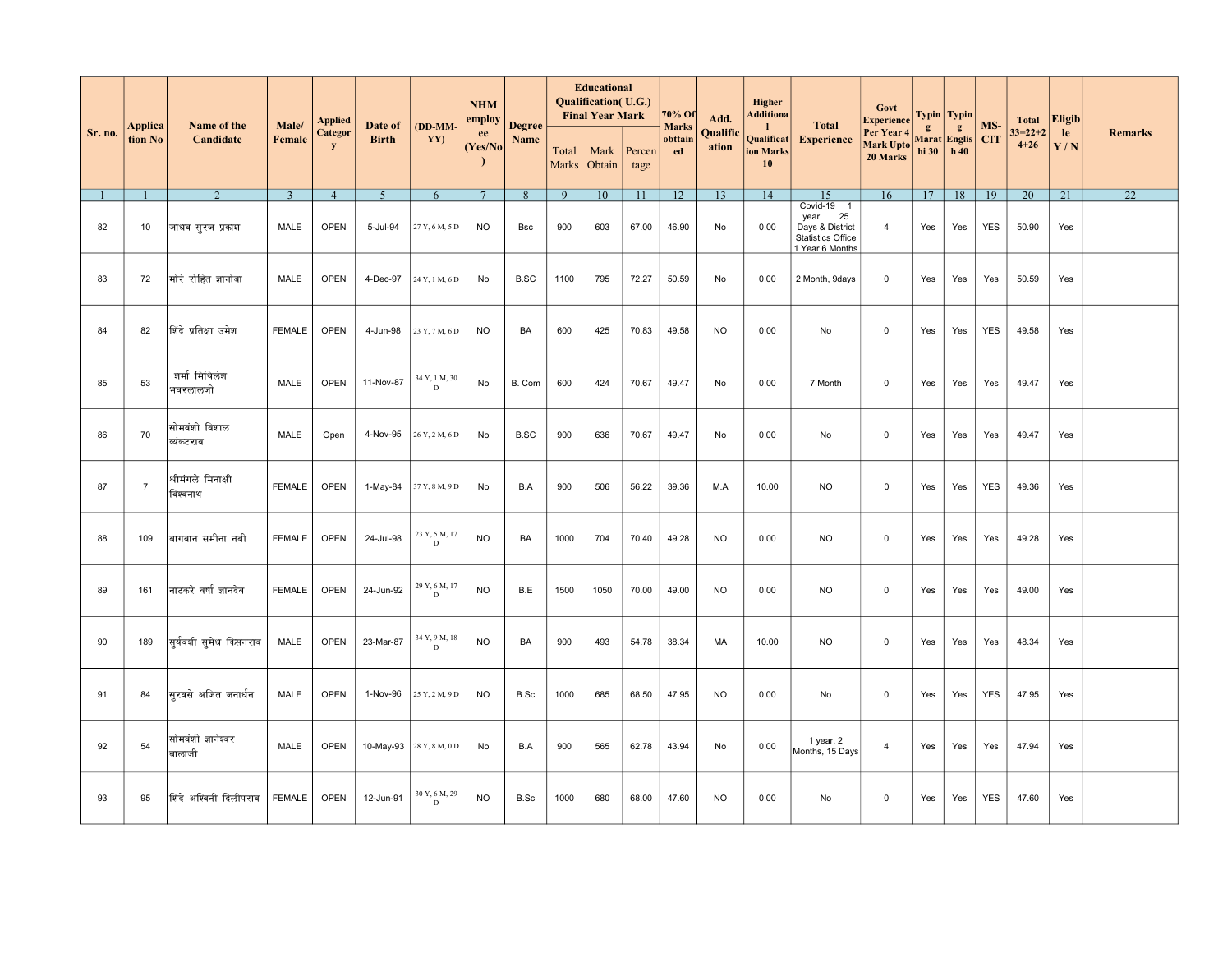|         |                    |                             |                 | Applied              |                         |                                    | <b>NHM</b><br>$\pmb{\text{empty}}$ |                       |                | <b>Educational</b><br><b>Qualification</b> (U.G.)<br><b>Final Year Mark</b> |                | 70% Of                        | Add.              | <b>Higher</b><br><b>Additiona</b>             |                                                             | Govt<br><b>Experience</b>                  |                                           | Typin   Typin |            | <b>Total</b>              | <b>Eligib</b> |                 |
|---------|--------------------|-----------------------------|-----------------|----------------------|-------------------------|------------------------------------|------------------------------------|-----------------------|----------------|-----------------------------------------------------------------------------|----------------|-------------------------------|-------------------|-----------------------------------------------|-------------------------------------------------------------|--------------------------------------------|-------------------------------------------|---------------|------------|---------------------------|---------------|-----------------|
| Sr. no. | Applica<br>tion No | Name of the<br>Candidate    | Male/<br>Female | Categor<br>${\bf y}$ | Date of<br><b>Birth</b> | (DD-MM-<br>YY)                     | ee<br>(Yes/No)<br>$\lambda$        | <b>Degree</b><br>Name | Total<br>Marks | Mark<br>Obtain                                                              | Percen<br>tage | <b>Marks</b><br>obttain<br>ed | Qualific<br>ation | $\mathbf{1}$<br>Qualificat<br>ion Marks<br>10 | <b>Total</b><br><b>Experience</b>                           | Per Year 4<br><b>Mark Upto</b><br>20 Marks | $\mathbf{g}$<br>Marat Englis CIT<br>hi 30 | g<br>h 40     | MS-        | $33 = 22 + 2$<br>$4 + 26$ | le<br>Y/N     | <b>Remarks</b>  |
|         |                    | 2                           | $\overline{3}$  | $\overline{4}$       | 5 <sup>5</sup>          | 6                                  | $7\phantom{.0}$                    | 8                     | 9              | 10                                                                          | 11             | 12                            | 13                | 14                                            | 15                                                          | 16                                         | 17                                        | 18            | 19         | 20                        | 21            | $\overline{22}$ |
| 94      | 147                | स्वामी प्रमोद व्यंबकराव     | MALE            | <b>OPEN</b>          | 18-Feb-89               | 32 Y, 10 M, 23<br>$\mathbf D$      | <b>NO</b>                          | <b>BCA</b>            | 1000           | 680                                                                         | 68.00          | 47.60                         | <b>NO</b>         | 0.00                                          | <b>NIV</b><br>PUNE11Month,1<br>1Days<br>Clerk               | $\mathbf 0$                                | Yes                                       | Yes           | <b>YES</b> | 47.60                     | Yes           |                 |
| 95      | 114                | कांबळे प्रदिप सूभाष         | MALE            | <b>OPEN</b>          | 20-Apr-87               | 34 Y, 8 M, 21<br>D                 | <b>NO</b>                          | BA                    | 600            | 322                                                                         | 53.67          | 37.57                         | MA                | 10.00                                         | COVID-19<br>10M 10D                                         | $\mathbf 0$                                | Yes                                       | Yes           | Yes        | 47.57                     | Yes           |                 |
| 96      | 42                 | पटेल शफियोददीन<br>इसामोदिदन | <b>MALE</b>     | OPEN                 | 30-May-85               | 36 Y, 7 M, 11<br>$\mathbf{D}$      | <b>NO</b>                          | B.A                   | 900            | 431                                                                         | 47.89          | 33.52                         | M.Sc              | 10.00                                         | Gov.<br>Exaperience<br>Years<br>(Computer<br>Programmer)    | $\overline{4}$                             | Yes                                       | Yes           | <b>YES</b> | 47.52                     | Yes           |                 |
| 97      | $\overline{2}$     | बडगे कृष्णा शिवाजी          | MALE            | <b>OPEN</b>          | 5-May-97                | 24 Y, 8 M, 5 D                     | <b>NO</b>                          | B.A                   | 600            | 267                                                                         | 44.50          | 31.15                         | <b>NO</b>         | 0.00                                          | Gov.<br>Exaperience of<br>ATMA 4 Years, 4<br>Month, 15 days | 16                                         | Yes                                       | Yes           | YES        | 47.15                     | Yes           |                 |
| 98      | 81                 | खरोळे शाम रामचंद्र          | MALE            | OPEN                 | 26-Sep-97               | 24 Y, 3 M, 15<br>$\mathbf{D}$      | <b>NO</b>                          | BA                    | 900            | 476                                                                         | 52.89          | 37.02                         | MA                | 10.00                                         | No                                                          | $\mathsf 0$                                | Yes                                       | Yes           | <b>YES</b> | 47.02                     | Yes           |                 |
| 99      | $\mathbf{1}$       | होळकर विद्या दत्तात्रय      | <b>FEMALE</b>   | <b>OPEN</b>          | 5-Apr-96                | 25 Y, 9 M, 5 D                     | <b>NO</b>                          | B.A                   | 900            | 603                                                                         | 67.00          | 46.90                         | B.Lib             | 0.00                                          | NO.                                                         | $\mathbf 0$                                | Yes                                       | Yes           | <b>YES</b> | 46.90                     | Yes           |                 |
| 100     | 79                 | गवळी संतोष जयध्रथ           | MALE            | OPEN                 | 10-Jun-89               | 32 Y, 7 M, 0 D                     | <b>NO</b>                          | BA                    | 600            | 402                                                                         | 67.00          | 46.90                         | B.Ed &<br>D.Ed    | 0.00                                          | No                                                          | $\mathbf 0$                                | Yes                                       | Yes           | <b>YES</b> | 46.90                     | Yes           |                 |
| 101     | 120                | गोंड प्रकाश देवराव          | MALE            | <b>OPEN</b>          | 10-Oct-95               | 26 Y, 3 M, 0 D                     | <b>NO</b>                          | BA                    | 900            | 602                                                                         | 66.89          | 46.82                         | No                | 0.00                                          | COVID-19<br>4M 12D                                          | $\mathbf 0$                                | Yes                                       | Yes           | Yes        | 46.82                     | Yes           |                 |
| 102     | 60                 | फिस्के प्रिती मधूकर         | <b>FEMALE</b>   | Open                 | 5-Nov-89                | 32 Y, 2 M, 5 D                     | No                                 | B.A                   | 800            | 535                                                                         | 66.88          | 46.81                         | No                | 0.00                                          | No                                                          | $\mathbf 0$                                | Yes                                       | Yes           | Yes        | 46.81                     | Yes           |                 |
| 103     | 137                | केदार धर्मेंद्र नागनाथ      | MALE            | <b>OPEN</b>          | 8-Jun-87                | 34 Y, 7 M, 2 D                     | <b>NO</b>                          | B.Sc                  | 1200           | 630                                                                         | 52.50          | 36.75                         | <b>MSW</b>        | 10.00                                         | <b>NO</b>                                                   | 0                                          | Yes                                       | Yes           | <b>YES</b> | 46.75                     | Yes           |                 |
| 104     | 39                 | शिरसोदे पल्लवी सूभाष        | <b>FEMALE</b>   | OPEN                 | 11-Sep-86               | $35$ Y, $3$ M, $30$<br>$\mathbf D$ | <b>NO</b>                          | B.Com                 | 600            | 394                                                                         | 65.67          | 45.97                         | <b>NO</b>         | 0.00                                          | <b>NO</b>                                                   | $\mathbf 0$                                | Yes                                       | Yes           | <b>YES</b> | 45.97                     | Yes           |                 |
| 105     | 38                 | धोंड वैभव रमेशराव           | MALE            | <b>OPEN</b>          | 17-Apr-95               | 26 Y, 8 M, 24<br>$\mathbf D$       | <b>NO</b>                          | BA                    | 900            | 585                                                                         | 65.00          | 45.50                         | D.Pham            | 0.00                                          | COVID-19<br>4 MONTHS 11<br>DAYS                             | $\mathbf 0$                                | Yes                                       | Yes           | <b>YES</b> | 45.50                     | Yes           |                 |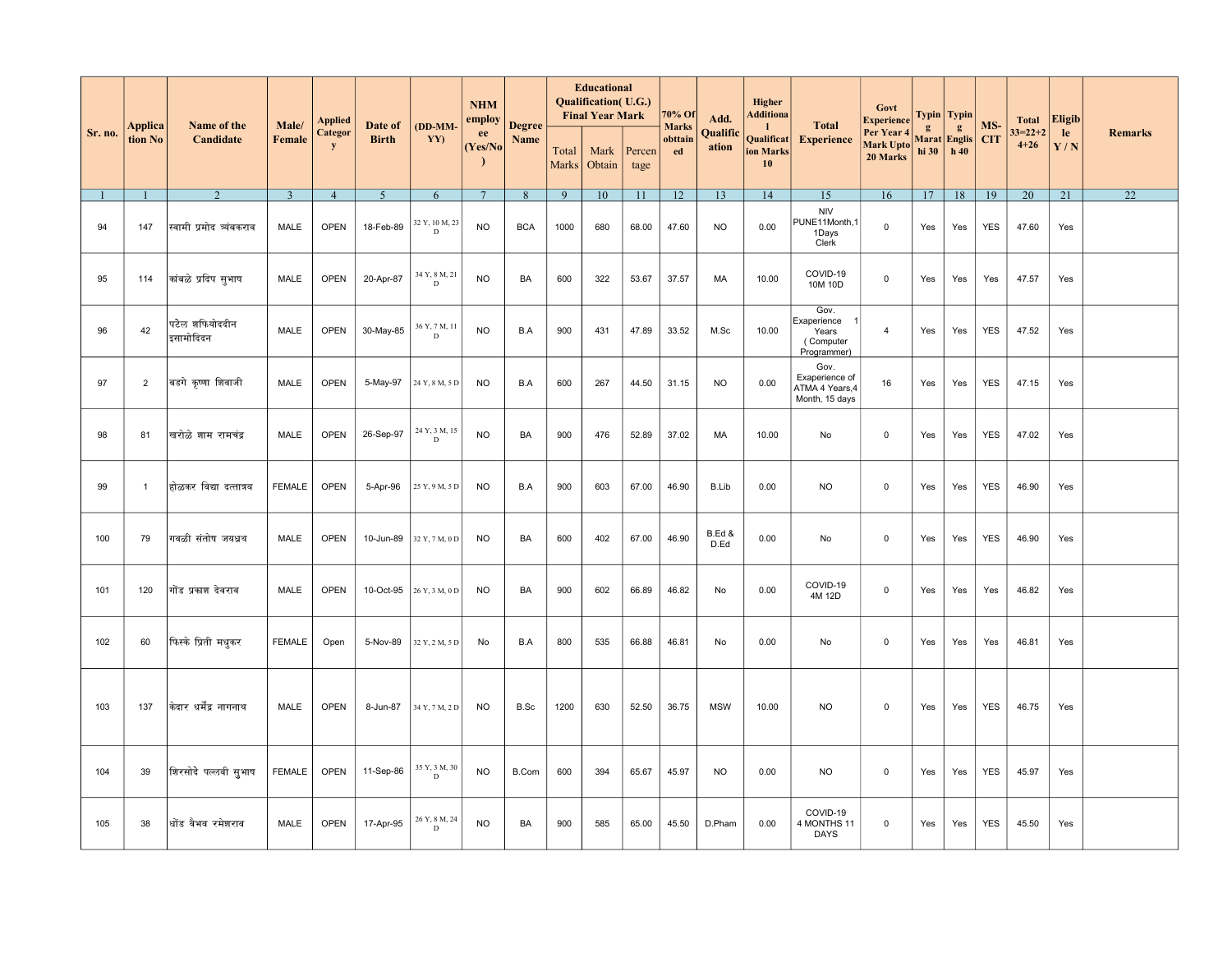|         |                    | Name of the                   | Male/          | <b>Applied</b>       | Date of        | (DD-MM-                      | <b>NHM</b><br>employ | <b>Degree</b> |                | <b>Educational</b><br><b>Qualification</b> (U.G.)<br><b>Final Year Mark</b> |                | 70% Of                        | Add.              | <b>Higher</b><br><b>Additiona</b>   | <b>Total</b>                                                      | Govt<br><b>Experience</b>           |                   | Typin   Typin         | MS-        | <b>Total</b>              | Eligib    |                 |
|---------|--------------------|-------------------------------|----------------|----------------------|----------------|------------------------------|----------------------|---------------|----------------|-----------------------------------------------------------------------------|----------------|-------------------------------|-------------------|-------------------------------------|-------------------------------------------------------------------|-------------------------------------|-------------------|-----------------------|------------|---------------------------|-----------|-----------------|
| Sr. no. | Applica<br>tion No | Candidate                     | Female         | Categor<br>${\bf y}$ | <b>Birth</b>   | YY)                          | ee<br>(Yes/No)       | Name          | Total<br>Marks | Mark<br>Obtain                                                              | Percen<br>tage | <b>Marks</b><br>obttain<br>ed | Qualific<br>ation | -1<br>Qualificat<br>ion Marks<br>10 | <b>Experience</b>                                                 | Per Year 4<br>Mark Upto<br>20 Marks | g<br>hi 30   h 40 | g<br>Marat Englis CIT |            | $33 = 22 + 2$<br>$4 + 26$ | le<br>Y/N | <b>Remarks</b>  |
|         |                    | 2                             | $\overline{3}$ | $\overline{4}$       | 5 <sup>5</sup> | 6                            | $7\phantom{.0}$      | 8             | 9              | 10                                                                          | 11             | 12                            | 13                | 14                                  | 15                                                                | 16                                  | 17                | 18                    | 19         | 20                        | 21        | $\overline{22}$ |
| 106     | 14                 | काळे झंबर चंद्रकांत           | <b>FEMALE</b>  | <b>OPEN</b>          | 1-Apr-80       | 41 Y, 9 M, 9 D               | <b>NO</b>            | B.Com         | 600            | 300                                                                         | 50.00          | 35.00                         | M.Com             | 10.00                               | <b>NO</b>                                                         | $\mathbf 0$                         | Yes               | Yes                   | <b>YES</b> | 45.00                     | Yes       |                 |
| 107     | 194                | येलूरे अमोल नागनाथ            | <b>MALE</b>    | <b>OPEN</b>          | 18-Jul-93      | 28 Y, 5 M, 23<br>$\mathbf D$ | <b>NO</b>            | B.sc          | 1400           | 900                                                                         | 64.29          | 45.00                         | <b>NO</b>         | 0.00                                | M.D.TBCI<br>7M 4D                                                 | $\mathbf 0$                         | Yes               | Yes                   | Yes        | 45.00                     | Yes       |                 |
| 108     | 56                 | इंगळे विनोद पांडूरंग          | <b>MALE</b>    | <b>OPEN</b>          | 10-Jan-95      | 27 Y, 0 M, 0 D               | No                   | B.A           | 600            | 384                                                                         | 64.00          | 44.80                         | No                | 0.00                                | No                                                                | $\mathbf 0$                         | Yes               | Yes                   | Yes        | 44.80                     | Yes       |                 |
| 109     | 93                 | नरवडे माधुरी बाळासाहेब FEMALE |                | <b>OPEN</b>          | 28-Nov-90      | 31 Y, 1 M, 13<br>D           | <b>NO</b>            | BA            | 600            | 384                                                                         | 64.00          | 44.80                         | <b>NO</b>         | 0.00                                | COVID-19 DEO<br>4M                                                | $\mathsf{O}\xspace$                 | Yes               | Yes                   | <b>YES</b> | 44.80                     | Yes       |                 |
| 110     | 23                 | राठोड दामोदर भानूदास          | MALE           | <b>OPEN</b>          | 10-Jun-88      | 33 Y, 7 M, 0 D               | <b>NO</b>            | BA            | 600            | 298                                                                         | 49.67          | 34.77                         | МA                | 10.00                               | Covid-192<br>Months 21 Days                                       | $\mathbf 0$                         | Yes               | Yes                   | <b>YES</b> | 44.77                     | Yes       |                 |
| 111     | 158                | सुर्यवंशी प्रज्ञा दत्तात्रय   | <b>FEMALE</b>  | <b>OPEN</b>          | 13-Oct-95      | 26 Y, 2 M, 28<br>$\mathbf D$ | <b>NO</b>            | <b>B.COM</b>  | 600            | 381                                                                         | 63.50          | 44.45                         | <b>NO</b>         | 0.00                                | <b>NO</b>                                                         | $\mathbf 0$                         | Yes               | Yes                   | Yes        | 44.45                     | Yes       |                 |
| 112     | 88                 | चक्के अजय महादेव              | MALE           | <b>OPEN</b>          | 18-Nov-94      | 27 Y, 1 M, 23<br>$\mathbf D$ | <b>NO</b>            | BA            | 600            | 274                                                                         | 45.67          | 31.97                         | <b>NO</b>         | 0.00                                | GOVT<br><b>AGRICULTURE</b><br>DEPARTMENT,<br>HINGOLI 3Y<br>11M 5D | 12                                  | Yes               | Yes                   | <b>YES</b> | 43.97                     | Yes       |                 |
| 113     | 155                | राऊत सुजीत सत्यपाल            | <b>MALE</b>    | <b>OPEN</b>          | 15-Jun-86      | 35 Y, 6 M, 26<br>$\mathbf D$ | <b>NO</b>            | BA            | 900            | 561                                                                         | 62.33          | 43.63                         | <b>NO</b>         | 0.00                                | <b>NO</b>                                                         | $\mathbf 0$                         | Yes               | Yes                   | Yes        | 43.63                     | Yes       |                 |
| 114     | 33                 | मोतीपवळे रोहित राम            | <b>MALE</b>    | <b>OPEN</b>          | 2-Sep-96       | 25 Y, 4 M, 8 D               | <b>NO</b>            | BA            | 600            | 339                                                                         | 56.50          | 39.55                         | <b>NO</b>         | 0.00                                | COVID-19 1<br>years 4 month<br>24 days                            | $\overline{4}$                      | Yes               | Yes                   | <b>YES</b> | 43.55                     | Yes       |                 |
| 115     | 94                 | काझी अरबाज<br>श्रमशोददीन      | <b>MALE</b>    | <b>OPEN</b>          | $1-Jan-92$     | 30 Y, 0 M, 9 D               | <b>NO</b>            | B.Sc          | 1300           | 806                                                                         | 62.00          | 43.40                         | <b>NO</b>         | 0.00                                | No                                                                | $\mathbf 0$                         | Yes               | Yes                   | <b>YES</b> | 43.40                     | Yes       |                 |
| 116     | 160                | ढगे शिवशंकर दिगांबर           | MALE           | <b>OPEN</b>          | 30-Apr-98      | 23 Y, 8 M, 11<br>D           | <b>NO</b>            | <b>B.SC</b>   | 1000           | 619                                                                         | 61.90          | 43.33                         | <b>NO</b>         | 0.00                                | <b>NO</b>                                                         | $\mathbf 0$                         | Yes               | Yes                   | Yes        | 43.33                     | Yes       |                 |
| 117     | 78                 | माळी रवि बबर                  | MALE           | <b>OPEN</b>          | 20-Jun-97      | 24 Y, 6 M, 21<br>D           | <b>NO</b>            | BA            | 600            | 371                                                                         | 61.83          | 43.28                         | <b>NO</b>         | 0.00                                | No                                                                | $\mathbf 0$                         | Yes               | Yes                   | <b>YES</b> | 43.28                     | Yes       |                 |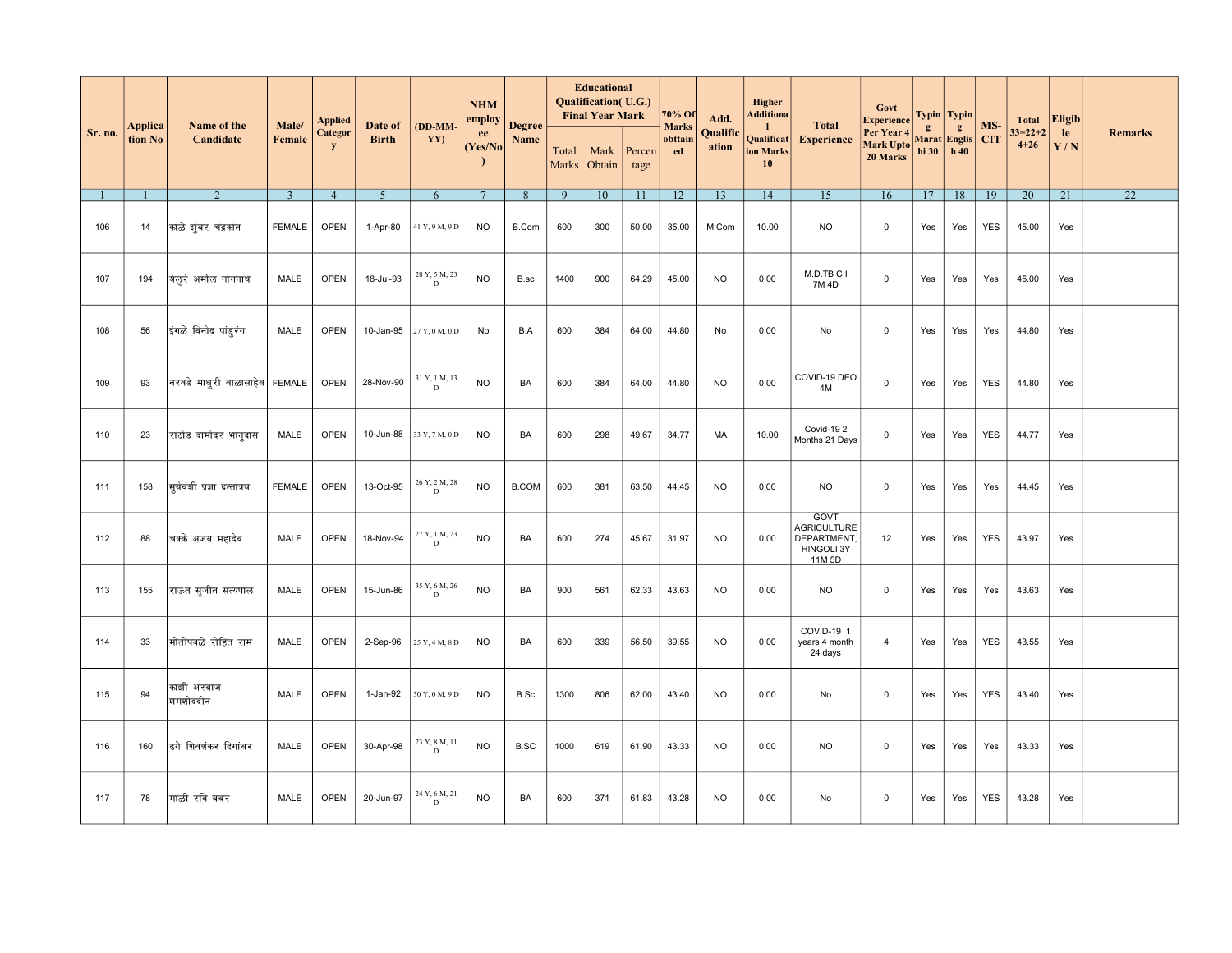|         |                    |                                 |                        | <b>Applied</b>              |                         |                               | <b>NHM</b><br>employ |                       |                | <b>Educational</b><br><b>Qualification</b> (U.G.)<br><b>Final Year Mark</b> |                | 70% Of                        | Add.                                             | Higher<br>Additiona                              |                                                            | Govt<br><b>Experience</b>                  |            | Typin   Typin            |                   | <b>Total</b>              | <b>Eligib</b> |                      |
|---------|--------------------|---------------------------------|------------------------|-----------------------------|-------------------------|-------------------------------|----------------------|-----------------------|----------------|-----------------------------------------------------------------------------|----------------|-------------------------------|--------------------------------------------------|--------------------------------------------------|------------------------------------------------------------|--------------------------------------------|------------|--------------------------|-------------------|---------------------------|---------------|----------------------|
| Sr. no. | Applica<br>tion No | Name of the<br>Candidate        | Male/<br><b>Female</b> | <b>Categor</b><br>${\bf y}$ | Date of<br><b>Birth</b> | (DD-MM-<br>YY)                | ee<br>(Yes/No)       | <b>Degree</b><br>Name | Total<br>Marks | Mark<br>Obtain                                                              | Percen<br>tage | <b>Marks</b><br>obttain<br>ed | Qualific<br>ation                                | -1<br>Qualificat<br>ion Marks<br>10 <sup>°</sup> | <b>Total</b><br><b>Experience</b>                          | Per Year 4<br><b>Mark Upto</b><br>20 Marks | g<br>hi 30 | g<br>Marat Englis<br>h40 | MS-<br><b>CIT</b> | $33 = 22 + 2$<br>$4 + 26$ | le<br>Y/N     | <b>Remarks</b>       |
|         |                    | 2                               | $\overline{3}$         | $\overline{4}$              | 5 <sup>5</sup>          | 6                             | $7\phantom{.0}$      | 8                     | 9              | 10                                                                          | 11             | 12                            | 13                                               | 14                                               | 15                                                         | 16                                         | 17         | 18                       | 19                | 20                        | 21            | 22                   |
| 118     | 96                 | उंबरे मिलींद मधुकरराव           | MALE                   | <b>OPEN</b>                 | 9-Dec-85                | 36 Y, 1 M, 1 D                | <b>NO</b>            | BA                    | 800            | 494                                                                         | 61.75          | 43.23                         | CONSTRU<br><b>CTION</b><br><b>SUPERVI</b><br>SOR | 0.00                                             | No                                                         | 0                                          | Yes        | Yes                      | <b>YES</b>        | 43.23                     | Yes           |                      |
| 119     | 6                  | कांबळे रवि दशरथ                 | MALE                   | <b>OPEN</b>                 | 19-Dec-88               | 33 Y, 0 M, 22<br>D            | No                   | B.C.A                 | 1000           | 613                                                                         | 61.30          | 42.91                         | <b>NO</b>                                        | 0.00                                             | Gov. C.S.Office<br>Solapur Covid<br>19 5 months 11<br>days | $\mathsf 0$                                | Yes        | Yes                      | <b>YES</b>        | 42.91                     | Yes           |                      |
| 120     | 63                 | कसबे अजय रमेश                   | MALE                   | <b>OPEN</b>                 | 5-Nov-92                | 29 Y, 2 M, 5 D                | Yes                  | <b>B</b> Sc           | 1000           | 611                                                                         | 61.10          | 42.77                         | No                                               | 0.00                                             | 11 Months, 26<br>days                                      | $\mathsf 0$                                | Yes        | Yes                      | Yes               | 42.77                     | Yes           | Less Than 1 Year Exp |
| 121     | 177                | सर्यवंशी पल्लवी शेषेराव         | <b>FEMALE</b>          | <b>OPEN</b>                 | 14-Mar-93               | 28 Y, 9 M, 27<br>$\mathbf D$  | <b>NO</b>            | BA                    | 600            | 365                                                                         | 60.83          | 42.58                         | <b>NO</b>                                        | 0.00                                             | <b>NO</b>                                                  | $\mathbf 0$                                | Yes        | Yes                      | Yes               | 42.58                     | Yes           |                      |
| 122     | 86                 | ढगे प्रगती पंडित                | <b>FEMALE</b>          | OPEN                        | 1-Jul-97                | 24 Y, 6 M, 9 D                | <b>NO</b>            | B,Sc                  | 1200           | 725                                                                         | 60.42          | 42.29                         | <b>NO</b>                                        | 0.00                                             | No                                                         | $\mathbf 0$                                | Yes        | Yes                      | <b>YES</b>        | 42.29                     | Yes           |                      |
| 123     | 48                 | जाधव रामदास<br>तूळशीराम         | MALE                   | Open                        | 6-Jul-96                | 25 Y, 6 M, 4 D                | yes                  | B.A                   | 600            | 327                                                                         | 54.50          | 38.15                         | No                                               | 0.00                                             | 1 year, 3<br>Months, 8 days.                               | $\overline{4}$                             | Yes        | Yes                      | Yes               | 42.15                     | Yes           |                      |
| 124     | 36                 | जवळगे अंकुश शाहराज              | <b>MALE</b>            | <b>OPEN</b>                 | 9-Aug-88                | 33 Y, 5 M, 1 D                | <b>NO</b>            | BA                    | 800            | 481                                                                         | 60.13          | 42.09                         | <b>NO</b>                                        | 0.00                                             | <b>NO</b>                                                  | $\mathsf 0$                                | Yes        | Yes                      | <b>YES</b>        | 42.09                     | Yes           |                      |
| 125     | 119                | चाऊस फैसलचाऊस<br>अलीचाऊस        | <b>MALE</b>            | <b>OPEN</b>                 | 17-Sep-84               | 37 Y, 3 M, 24<br>$\mathbf D$  | <b>NO</b>            | B.Sc                  | 900            | 537                                                                         | 59.67          | 41.77                         | No                                               | 0.00                                             | <b>NO</b>                                                  | $\mathbf 0$                                | Yes        | Yes                      | Yes               | 41.77                     | Yes           |                      |
| 126     | 183                | कोरे जयश्री मल्लिकार्जुन        | <b>FEMALE</b>          | <b>OPEN</b>                 | 25-Apr-91               | 30 Y, 8 M, 16<br>D            | <b>NO</b>            | BA                    | 600            | 272                                                                         | 45.33          | 31.73                         | MA                                               | 10.00                                            | <b>NO</b>                                                  | $\mathbf 0$                                | Yes        | Yes                      | Yes               | 41.73                     | Yes           |                      |
| 127     | 130                | बड्रकर पल्लवी प्रशांत           | FEMALE                 | OPEN                        | 13-Dec-95               | 26 Y, 0 M, 28<br><sup>D</sup> | <b>NO</b>            | BA                    | 600            | 348                                                                         | 58.00          | 40.60                         | <b>NO</b>                                        | 0.00                                             | <b>NO</b>                                                  | $\mathbf 0$                                | Yes        | Yes                      | <b>YES</b>        | 40.60                     | Yes           |                      |
| 128     | 186                | नागरगोजे श्रीकृष्ण<br>हनुमंतराव | MALE                   | <b>OPEN</b>                 | 19-May-84               | 37 Y, 7 M, 22<br>D            | <b>NO</b>            | BA                    | 900            | 392                                                                         | 43.56          | 30.49                         | MA                                               | 10.00                                            | <b>NO</b>                                                  | $\mathbf 0$                                | Yes        | Yes                      | Yes               | 40.49                     | Yes           |                      |
| 129     | 192                | रायबॉले मनिष रमेशराव            | MALE                   | <b>OPEN</b>                 | 3-Oct-93                | 28 Y, 3 M, 7 D                | <b>NO</b>            | B.Com                 | 600            | 344                                                                         | 57.33          | 40.13                         | <b>NO</b>                                        | 0.00                                             | <b>NO</b>                                                  | $\mathbf 0$                                | Yes        | Yes                      | Yes               | 40.13                     | Yes           |                      |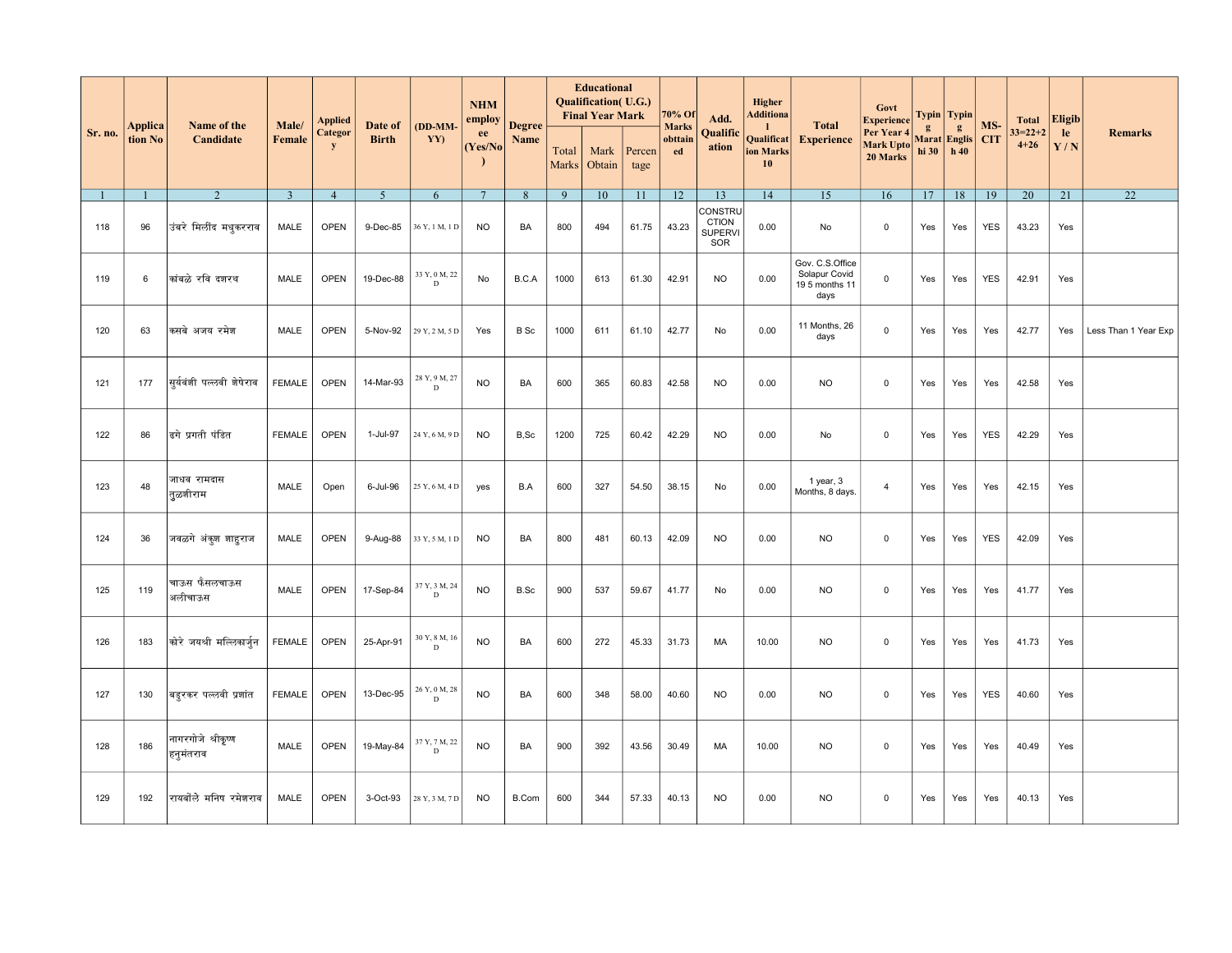|         |                    |                               |                 | <b>Applied</b>              |                         |                              | <b>NHM</b><br>employ |                       |                | <b>Educational</b><br><b>Qualification</b> (U.G.)<br><b>Final Year Mark</b> |                | 70% Of                        | Add.              | Higher<br><b>Additiona</b>          |                                               | Govt<br><b>Experience</b>                  |                           | Typin   Typin            |                   | <b>Total</b>              | <b>Eligib</b> |                                    |
|---------|--------------------|-------------------------------|-----------------|-----------------------------|-------------------------|------------------------------|----------------------|-----------------------|----------------|-----------------------------------------------------------------------------|----------------|-------------------------------|-------------------|-------------------------------------|-----------------------------------------------|--------------------------------------------|---------------------------|--------------------------|-------------------|---------------------------|---------------|------------------------------------|
| Sr. no. | Applica<br>tion No | Name of the<br>Candidate      | Male/<br>Female | <b>Categor</b><br>${\bf y}$ | Date of<br><b>Birth</b> | (DD-MM-<br>YY)               | ee<br>(Yes/No)       | <b>Degree</b><br>Name | Total<br>Marks | Mark<br>Obtain                                                              | Percen<br>tage | <b>Marks</b><br>obttain<br>ed | Qualific<br>ation | -1<br>Qualificat<br>ion Marks<br>10 | <b>Total</b><br><b>Experience</b>             | Per Year 4<br><b>Mark Upto</b><br>20 Marks | $\mathbf{g}$<br>hi 30 $ $ | g<br>Marat Englis<br>h40 | MS-<br><b>CIT</b> | $33 = 22 + 2$<br>$4 + 26$ | le<br>Y/N     | <b>Remarks</b>                     |
|         |                    | $\overline{2}$                | $\overline{3}$  | $\overline{4}$              | 5                       | 6                            | $\overline{7}$       | 8                     | 9              | 10                                                                          | 11             | 12                            | 13                | 14                                  | 15                                            | 16                                         | 17                        | 18                       | 19                | 20                        | 21            | 22                                 |
| 130     | 131                | दिडे मयूर मधुकरराव            | MALE            | <b>OPEN</b>                 | 16-Mar-93               | 28 Y, 9 M, 25<br>D           | <b>NO</b>            | BA                    | 600            | 308                                                                         | 51.33          | 35.93                         | <b>NO</b>         | 0.00                                | COVID-19 DHC-<br><b>VDGVM LATUR</b><br>1 Y 4M | $\overline{4}$                             | Yes                       | Yes                      | <b>YES</b>        | 39.93                     | Yes           |                                    |
| 131     | 146                | जगताप नरेंद्रकुमार<br>अभंगराव | <b>MALE</b>     | <b>OPEN</b>                 | 27-Jul-89               | 32 Y, 5 M, 14<br>$\mathbf D$ | <b>NO</b>            | B.A                   | 800            | 456                                                                         | 57.00          | 39.90                         | No                | 0.00                                | NO.                                           | $\Omega$                                   | Yes                       | Yes                      | <b>YES</b>        | 39.90                     | Yes           |                                    |
| 132     | 135                | काडोदे रेवन चंद्रकांत         | MALE            | <b>OPEN</b>                 | 3-Jan-91                | 31 Y, 0 M, 7 D               | <b>NO</b>            | <b>BCA</b>            | 1000           | 569                                                                         | 56.90          | 39.83                         | <b>NO</b>         | 0.00                                | <b>NO</b>                                     | $\mathbf 0$                                | Yes                       | Yes                      | <b>YES</b>        | 39.83                     | Yes           |                                    |
| 133     | 44                 | सूरवसे राहुल ज्ञानोबा         | MALE            | <b>OPEN</b>                 | 25-Dec-91               | $30$ Y, $0$ M, $16$<br>D     | <b>NO</b>            | B.A                   | 600            | 341                                                                         | 56.83          | 39.78                         | <b>NO</b>         | 0.00                                | <b>NO</b>                                     | $\mathbf 0$                                | Yes                       | Yes                      | <b>YES</b>        | 39.78                     | Yes           |                                    |
| 134     | 76                 | अंकलकोटे शितल अशोक            | <b>FEMALE</b>   | Open                        | 5-Feb-89                | 32 Y, 11 M, 5<br>D           | No                   | B.A                   | 600            | 340                                                                         | 56.67          | 39.67                         | <b>NO</b>         | 0.00                                | No                                            | $\mathbf 0$                                | Yes                       | Yes                      | Yes               | 39.67                     | Yes           |                                    |
| 135     | 75                 | नाईक राजेश बालाजीराव          | MALE            | <b>OPEN</b>                 | 1-Jun-96                | 25 Y, 7 M, 9 D               | No                   | B.A                   | 600            | 339                                                                         | 56.50          | 39.55                         | No                | 0.00                                | No                                            | $\mathbf 0$                                | Yes                       | Yes                      | Yes               | 39.55                     | Yes           | Objection Submitted 23-<br>03-2022 |
| 136     | 103                | पिटले मनिषा भानूदास           | <b>FEMALE</b>   | <b>OPEN</b>                 | 20-Apr-88               | 33 Y, 8 M, 21<br>D           | <b>NO</b>            | BA                    | 600            | 336                                                                         | 56.00          | 39.20                         | No                | 0.00                                | <b>NO</b>                                     | $\mathbf 0$                                | yes                       | yes                      | Yes               | 39.20                     | yes           |                                    |
| 137     | 8                  | माने श्रीधर बलभीम             | MALE            | <b>OPEN</b>                 | 12-Jun-88               | 33 Y, 6 M, 29<br>D           | No                   | B.Com                 | 600            | 334                                                                         | 55.67          | 38.97                         | <b>NO</b>         | 0.00                                | NO.                                           | $\mathbf 0$                                | Yes                       | Yes                      | <b>YES</b>        | 38.97                     | Yes           |                                    |
| 138     | 115                | काळुंके स्वाती भगवान          | <b>FEMALE</b>   | <b>OPEN</b>                 | 14-Nov-93               | 28 Y, 1 M, 27<br>D           | <b>NO</b>            | BA                    | 600            | 332                                                                         | 55.33          | 38.73                         | No                | 0.00                                | <b>NO</b>                                     | $\mathbf 0$                                | Yes                       | Yes                      | Yes               | 38.73                     | Yes           |                                    |
| 139     | 181                | जोगदंडे अमोल बळीराम           | MALE            | <b>OPEN</b>                 | 17-Oct-87               | 34 Y, 2 M, 24<br>D           | <b>NO</b>            | BA                    | 600            | 297                                                                         | 49.50          | 34.65                         | <b>NO</b>         | 0.00                                | COVID-19<br>1Y 5M 28D                         | $\overline{4}$                             | Yes                       | Yes                      | Yes               | 38.65                     | Yes           |                                    |
| 140     | 173                | उबाळे रेखा हरिदास             | <b>FEMALE</b>   | SC                          | 16-Feb-85               | 36 Y, 10 M, 25<br>D          | <b>NO</b>            | BA                    | 600            | 322                                                                         | 53.67          | 37.57                         | No                | 0.00                                | <b>NO</b>                                     | $\mathbf 0$                                | Yes                       | Yes                      | Yes               | 37.57                     | Yes           |                                    |
| 141     | 50                 | त्रिमले रामेश्वर बळीराम       | <b>MALE</b>     | <b>OPEN</b>                 | 27-Mar-93               | 28 Y, 9 M, 14<br>D           | No                   | B.A                   | 600            | 286                                                                         | 47.67          | 33.37                         | No                | 0.00                                | 1 year, $2$<br>Months, 11 days<br>Covid-19    | $\overline{4}$                             | Yes                       | Yes                      | Yes               | 37.37                     | Yes           |                                    |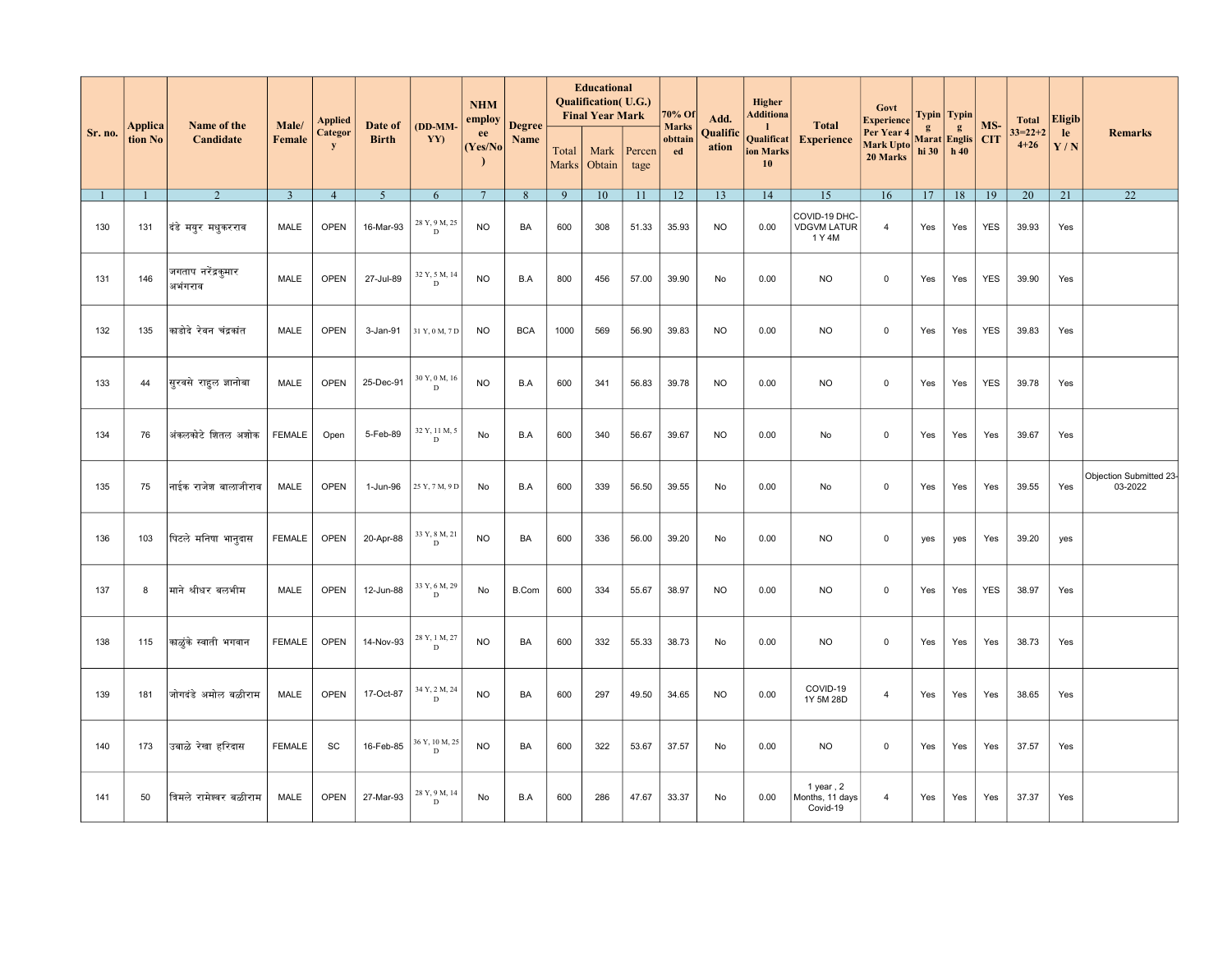| Sr. no. | <b>Applica</b><br>tion No | Name of the<br>Candidate      | Male/<br>Female | Applied<br>Categor<br>${\bf y}$ | Date of<br><b>Birth</b> | $(DD-MM-$<br>YY)                                               | <b>NHM</b><br>employ Degree<br>ee<br>(Yes/No) | Name      | <b>Educational</b><br><b>Qualification</b> (U.G.)<br><b>Final Year Mark</b> |                |                | $70\%$ Of<br><b>Marks</b> | Add.                                   | Higher<br><b>Additiona</b>                    | <b>Total</b>                               | Govt<br>Experience $\frac{1}{2}$ Typin $\frac{1}{2}$ Typin                 |     |     |            |                       | Total Eligib |                 |
|---------|---------------------------|-------------------------------|-----------------|---------------------------------|-------------------------|----------------------------------------------------------------|-----------------------------------------------|-----------|-----------------------------------------------------------------------------|----------------|----------------|---------------------------|----------------------------------------|-----------------------------------------------|--------------------------------------------|----------------------------------------------------------------------------|-----|-----|------------|-----------------------|--------------|-----------------|
|         |                           |                               |                 |                                 |                         |                                                                |                                               |           | Total<br><b>Marks</b>                                                       | Mark<br>Obtain | Percen<br>tage | obttain<br>ed <b>ed</b>   | Qualific<br>ation                      | $\mathbf{I}$<br>Qualificat<br>ion Marks<br>10 | <b>Experience</b>                          | Per Year 4<br>Mark Upto<br>Lank Upto<br>20 Marks hi 30<br>h 40<br>20 Marks |     |     |            | $33=22+2$<br>$4 + 26$ | le<br>Y/N    | <b>Remarks</b>  |
|         |                           | 2                             | $\overline{3}$  | $\overline{4}$                  | $\sim$                  | 6                                                              | $7\phantom{.0}$                               | 8         | $\mathbf{Q}$                                                                | 10             | 11             | $\overline{12}$           | 13                                     | 14                                            | 15                                         | 16                                                                         | 17  | 18  | 19         | $\overline{20}$       | 21           | $\overline{22}$ |
| 142     | 34                        | सिंदगीकर श्रीकांत<br>निशिकांत | <b>MALE</b>     | <b>OPEN</b>                     | 26-Feb-85               | 36 Y, 10 M, 15<br>D.                                           | <b>NO</b>                                     | B.Sc      | 1100                                                                        | 586            | 53.27          | 37.29                     | <b>NO</b>                              | 0.00                                          | <b>NO</b>                                  | $\mathbf{0}$                                                               | Yes | Yes | <b>YES</b> | 37.29                 | Yes          |                 |
| 143     | 169                       | कदम सोमनाथ<br>विठठ्लराव       | MALE            | <b>OPEN</b>                     | 20-Jun-95               | 26 Y, 6 M, 21<br>D                                             | <b>NO</b>                                     | BA        | 600                                                                         | 314            | 52.33          | 36.63                     | <b>NO</b>                              | 0.00                                          | <b>NO</b>                                  | $\overline{0}$                                                             | Yes | Yes | Yes        | 36.63                 | Yes          |                 |
| 144     | 5                         | कारखानीस तेजस नरेंद्र         | MALE            | <b>OPEN</b>                     | 30-Oct-89               | 32 Y, 2 M, 11<br>D.                                            | No                                            | B.A       | 600                                                                         | 309            | 51.50          | 36.05                     | <b>NO</b>                              | 0.00                                          | <b>NO</b>                                  | $\mathbf{0}$                                                               | Yes | Yes | <b>YES</b> | 36.05                 | Yes          |                 |
| 145     | 40                        | आलापुरे किरण बालाजी           | <b>MALE</b>     | <b>OPEN</b>                     | 12-Jun-95               | 26 Y, 6 M, 29<br>$\mathbf{D}$                                  | <b>NO</b>                                     | <b>BA</b> | 600                                                                         | 307            | 51.17          | 35.82                     | <b>NO</b>                              | 0.00                                          | COVID-19<br>05<br>MONTHS 23<br><b>DAYS</b> | $\overline{0}$                                                             | Yes | Yes | <b>YES</b> | 35.82                 | Yes          |                 |
| 146     | 163                       | चव्हाण सूदर्शन बाळू           | MALE            | <b>OPEN</b>                     | 6-Dec-94                | 27Y, 1M, 4D                                                    | <b>NO</b>                                     | BA        | 800                                                                         | 403            | 50.38          | 35.26                     | <b>NO</b>                              | 0.00                                          | <b>NO</b>                                  | $\mathbf{0}$                                                               | Yes | Yes | Yes        | 35.26                 | Yes          |                 |
| 147     | 112                       | गिरी मनिषा रामहारी            | <b>FEMALE</b>   | <b>OPEN</b>                     | 11-Nov-83               | 38 Y, 1 M, 30<br>D                                             | <b>NO</b>                                     | BA        | 600                                                                         | 300            | 50.00          | 35.00                     | No                                     | 0.00                                          | <b>NO</b>                                  | $\mathbf 0$                                                                | Yes | Yes | Yes        | 35.00                 | Yes          |                 |
| 148     | 9                         | पवार हरिष उत्रेश्वर           | <b>MALE</b>     | <b>OPEN</b>                     | 15-Dec-95               | 26 Y, 0 M, 26<br>D.                                            | <b>NO</b>                                     | B.A       | 600                                                                         | 296            | 49.33          | 34.53                     | Diploma in<br>Civil<br>Engineerin<br>g | 0.00                                          | <b>NO</b>                                  | $\mathbf{0}$                                                               | Yes | Yes | <b>YES</b> | 34.53                 | Yes          |                 |
| 149     | 151                       | बनसोडे पंकज राजाभाऊ           | <b>MALE</b>     | <b>OPEN</b>                     | 12-Mar-97               | 24 Y, 9 M, 29<br>$\mathbf{D}$                                  | <b>NO</b>                                     | BA        | 600                                                                         | 293            | 48.83          | 34.18                     | <b>NO</b>                              | 0.00                                          | <b>NO</b>                                  | $\mathbf 0$                                                                | Yes | Yes | Yes        | 34.18                 | Yes          |                 |
| 150     | 159                       | बिरादार राजेश अर्जनराव        | MALE            | <b>OPEN</b>                     | 12-Nov-93               | $\begin{array}{c} \text{28 Y, 1 M, 29}\\ \text{D} \end{array}$ | <b>NO</b>                                     | BA        | 600                                                                         | 247            | 41.17          | 28.82                     | <b>NO</b>                              | 0.00                                          | <b>NO</b>                                  | $\mathbf{0}$                                                               | Yes | Yes | Yes        | 28.82                 | Yes          |                 |